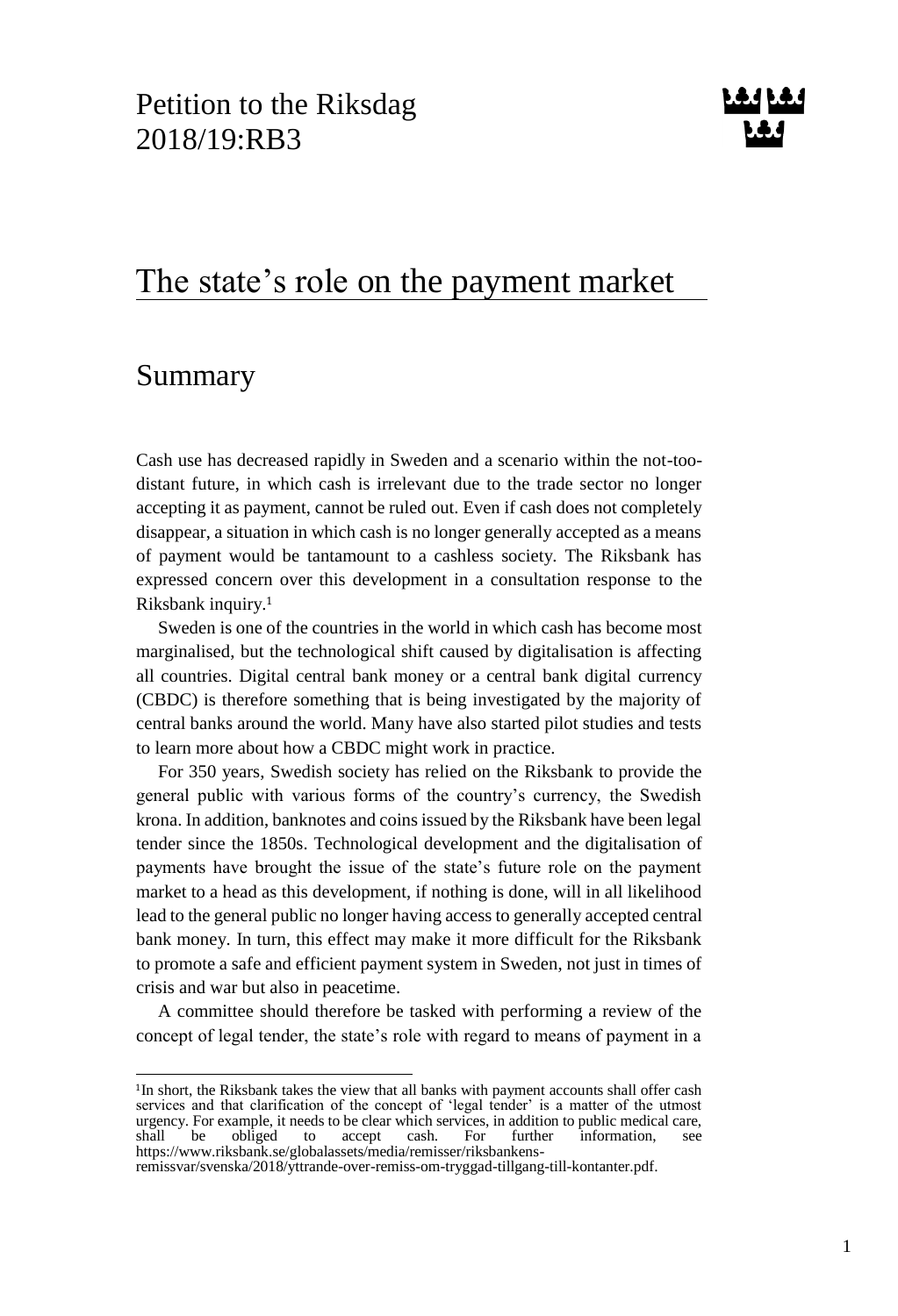digitalised economy and the role and responsibility of both the state and the private sector on the payment market.

The committee should have all-round expertise covering areas such as the law, economics, political science, history and EU issues. A good example of such a committee of experts is the EMU inquiry of the 1990s which provided guidance prior to Sweden's decision on whether or not to introduce the euro.

The committee's remit should prescribe a broad conceptual approach. Furthermore, the committee should perform a comprehensive analysis of different feasible solutions to problems and risks. As part of this work, the committee should examine both the need for new regulations for the private sector and the implications of introducing a CBDC. Finally, the smooth functioning of the payment market even in times of crisis and war should be the committee's starting-point.

The committee should furthermore assess and propose the legislative amendments that it considers necessary for Sweden to continue to have a stable and efficient payment market. The committee should also consider the need for any legal amendments as regards, for example, the concept of legal tender.

As time is of the essence regarding this issue, the time frame for the assignment should not be too long.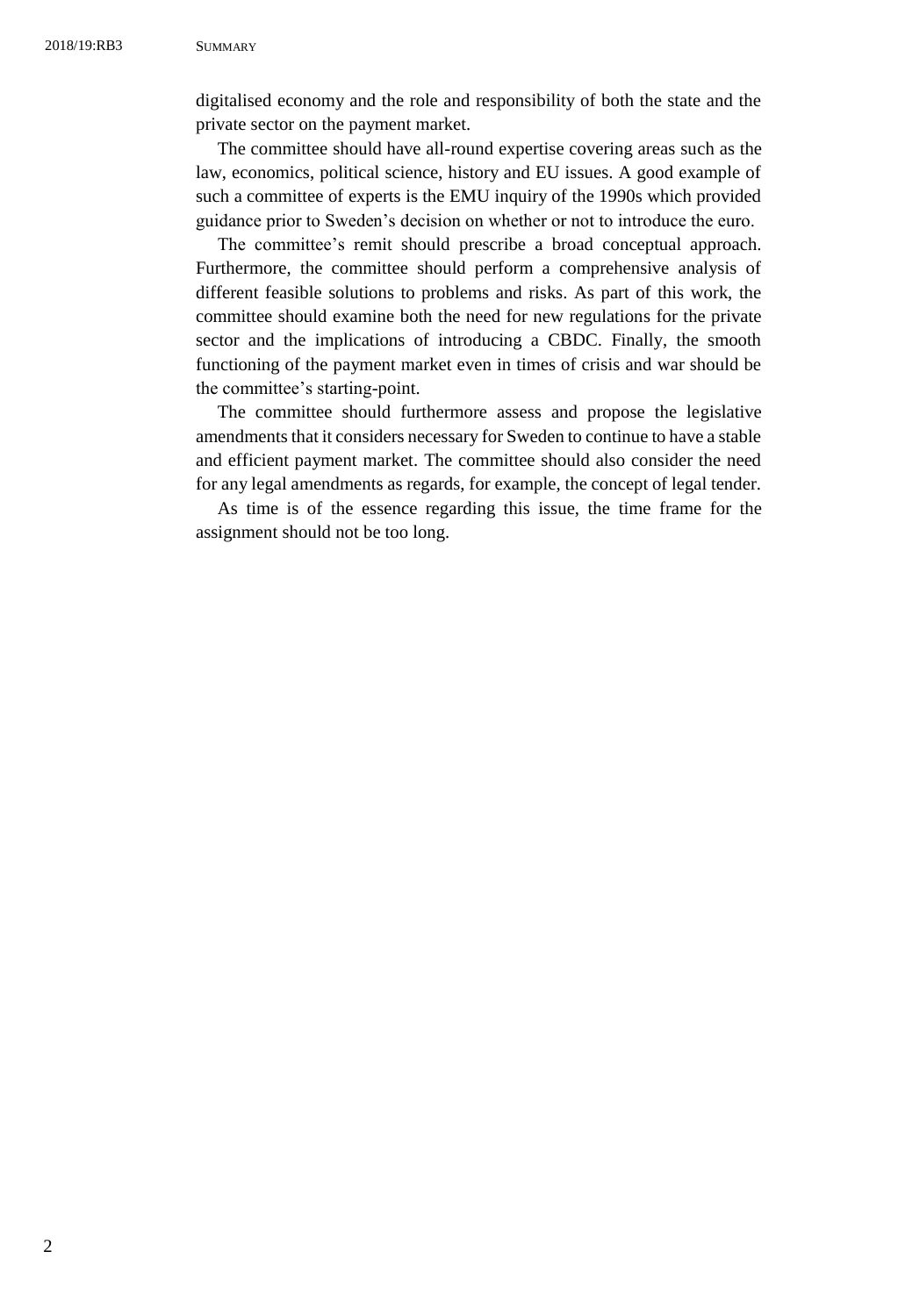# Table of contents

| Money and central government's role on the payment market  9          |  |
|-----------------------------------------------------------------------|--|
|                                                                       |  |
|                                                                       |  |
|                                                                       |  |
|                                                                       |  |
|                                                                       |  |
|                                                                       |  |
|                                                                       |  |
| Annex 1: The state's role on the payment market in the digital era 15 |  |
| Money and central government's role on the payment market $- a$       |  |
|                                                                       |  |
| Defining the problem – How can confidence in money, resilience        |  |
| and competition on the payment market be maintained in the            |  |
|                                                                       |  |
|                                                                       |  |
|                                                                       |  |
| International work on a central bank digital currency34               |  |
| Annex 2: Consultation response – The Riksbank's e-krona project,      |  |
|                                                                       |  |
|                                                                       |  |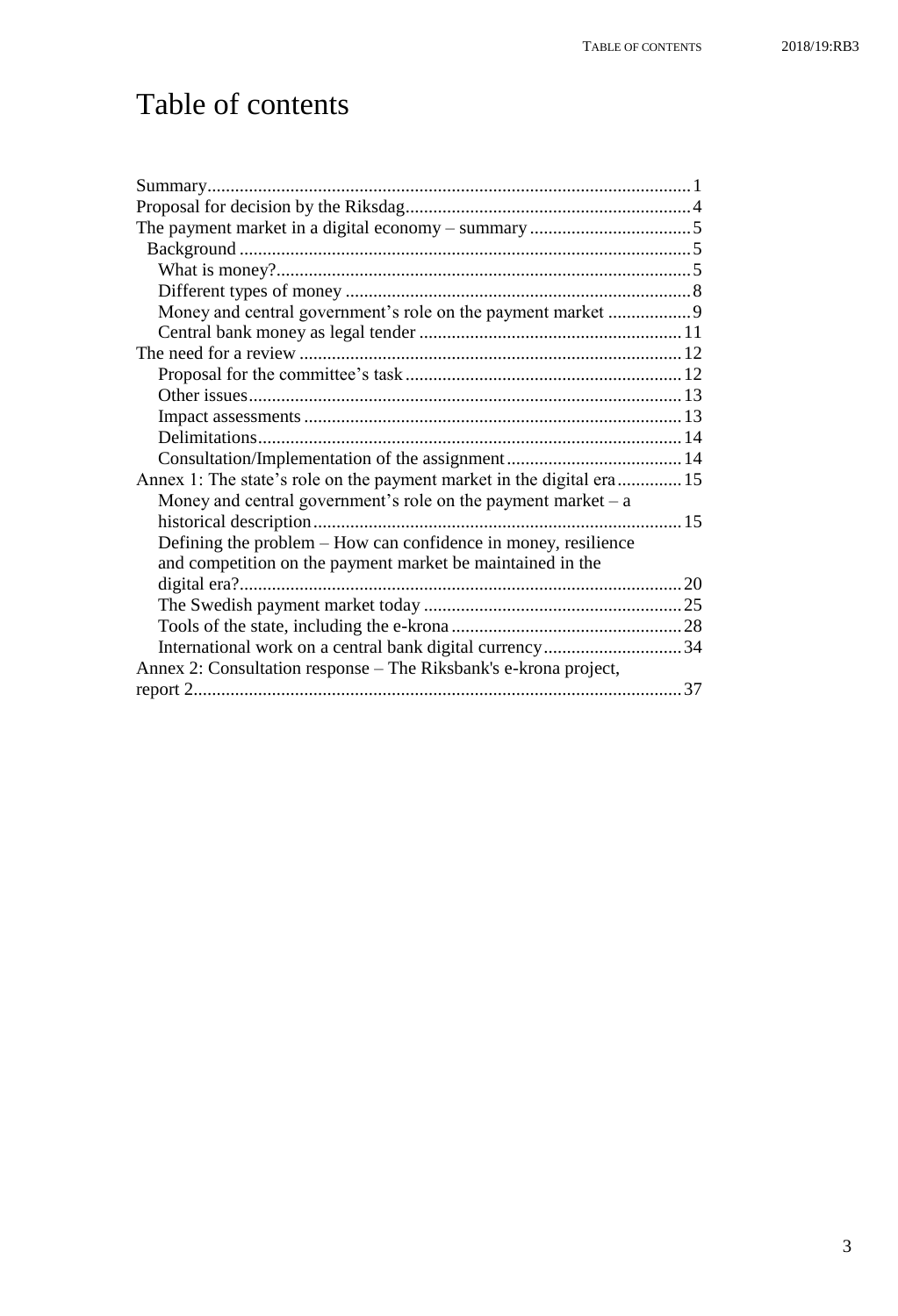# <span id="page-3-0"></span>Proposal for decision by the Riksdag

The Riksbank proposes that the Riksdag supports the Riksbank's request regarding an inquiry into the payment market in a cashless digital economy and the roles of central government and the private sector in such a market.

Stockholm, 16 April 2019

On behalf of the Executive Board

STEFAN INGVES

### /Emelie Nilsson

Stefan Ingves, Kerstin af Jochnick, Per Jansson, Cecilia Skingsley, Martin Flodén and Henry Ohlsson took part in this decision.

The rapporteur was Gabriela Guibourg.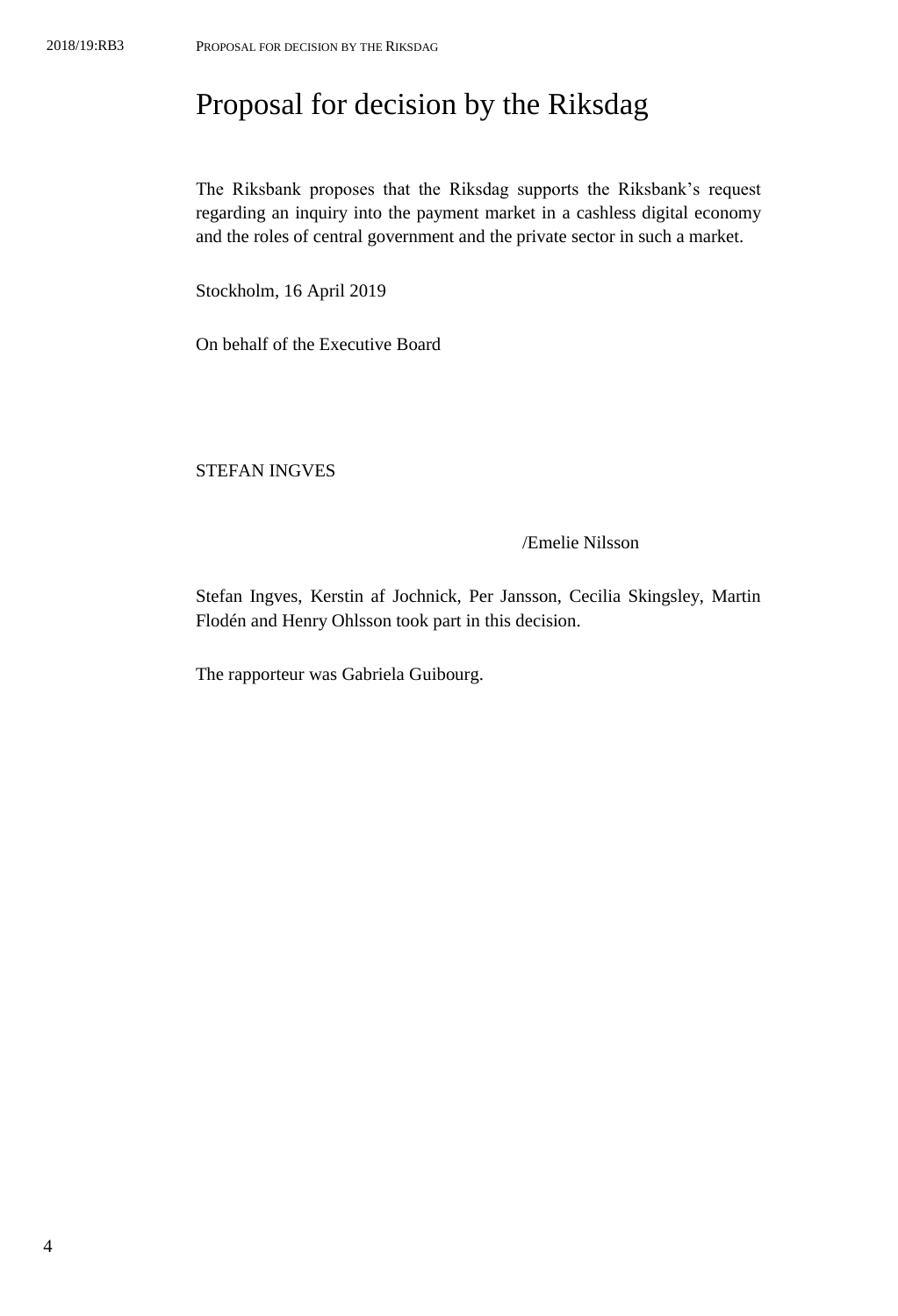# <span id="page-4-0"></span>The payment market in a digital economy – summary

# <span id="page-4-1"></span>Background

Cash usage is continuing to decline in Sweden and more and more business operators are refusing to accept cash. The Riksbank Committee has compiled a number of proposals aimed at securing access to cash throughout the entire country. However, this development is largely being driven by a fundamental technological shift and changed consumption patterns and will probably continue. Sweden could thus be moving towards being a cashless society. This does not mean that cash will disappear. Instead, cashless is defined as a situation in which cash is used and is accepted to such a limited extent that, in principle, it has ceased to function as a means of payment. When this happens, it will also undermine cash's function as a store of value.

There follows a summary of the in-depth analyses presented in Annex 1 that address the basic conditions and issues relevant to the submission.

## <span id="page-4-2"></span>**What is money?**

#### *Economic aspects*

Money is a precondition for a functioning economy and is thus a central part of a country's infrastructure. Money is ultimately a social convention based on the agreement by every member of a society to define something as money. Just what is defined as money has varied over time and taken different forms in different regions. The technology used to produce money and the material of which it consists has also changed throughout the ages. Above all, a historical trend towards the dematerialisation of money can be discerned: from coins of precious metal to paper money and now digital money. Historical changes in the design of money show that the actual form plays a subservient role. Instead, the most important thing is confidence that the object defined as money will be accepted as money. Confidence in money cannot be taken for granted and is based on money fulfilling three important functions. It must function as a *unit of account* that makes it possible to express all prices using a standardised measure. It must be a good *store of value*, which is to say that the value of money must remain stable over time. In addition, all parties must accept it in exchange for goods or services, which is to say money must act as a *means of payment*.

Furthermore, an efficient monetary system is a public good like a country's defence and justice system. Central government has long had overall responsibility for providing this. To maintain confidence in money, central governments around the world have delegated certain core tasks to the central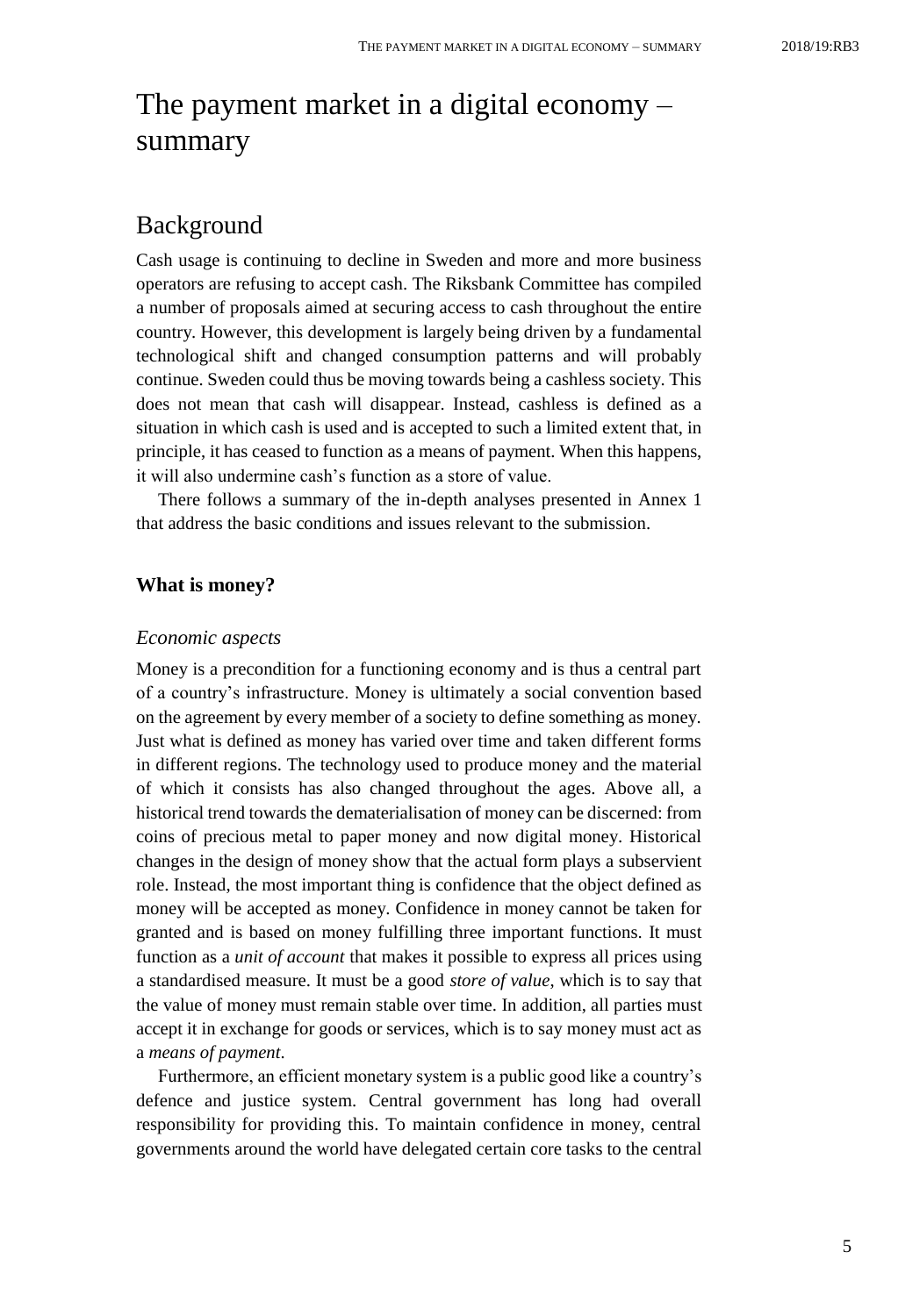banks, such as issuing money in standardised formats, keeping the value of money stable through monetary policy and ensuring that the payment system functions in a secure and efficient manner.

#### *Legal aspects*

In accordance with the above, money is usually defined with the assistance of three different functions that must be present if something is to be defined as money: *unit of account*, *store of value* and *means of payment*. In some respects, these functions have been reflected in Swedish legislation to create substance and confidence in the concept of money.

As regards firstly the function *unit of account*, this is mentioned in Chapter 5, Section 1, third paragraph of the Sveriges Riksbank Act (1988:1385), which specifies that the monetary unit in Sweden is called the krona and that the krona is divided into 100 öre. For money to act as a unit of account, it must also simultaneously be a measure of value. However, even though the value of money is the fundamental condition for the national economy to function, no actual measure of value for the krona is directly legislated, unlike its physical dimensions. Length and weight are regulated through what is known as the SI system in an EU directive that ultimately specifies physical references. Time indication in Sweden is regulated by the Ordinance on Swedish standard time (1979:988), which refers to Coordinated Universal Time (UTC) as determined by the International Time Bureau, which itself can be said to have an astronomical basis. Unlike these measurements, the Swedish monetary unit lacks a direct legal connection to anything that can be physically defined. From time to time, Sweden has had a metal standard; as recently as the 1930s, we had a gold standard. In addition, the krona was tied to the pound sterling for a time in the 1930s and again, after the Second World War, to the US dollar, which, in turn, was tied to gold. After the dollar's link to gold was abandoned in 1971, the Swedish krona was tied to various baskets of foreign currency. Since 1992, the Swedish monetary unit has lacked a link to either metal or foreign currencies. Despite this, it is able to function as a unit of account. Even if the krona is not tied to any underlying asset, it can, through the Riksbank's monetary policy, be said to be linked to Statistics Sweden's consumer price index with a fixed interest rate, the CPIF, which is based on a representative basket of selected goods weighted in relation to their value share of total private domestic consumption. However, there is no statute linking the krona to the CPIF. The relationship between the krona and the CPIF has been created by a decision by the Riksbank in which the bank interprets the provision of the Sveriges Riksbank Act that says that the objective for the Riksbank's operations shall be to maintain price stability (Chapter 1, Section 2, second paragraph, Sveriges Riksbank Act).

So far, only money's function as a unit of account has been considered. The function *store of value* could be said to have a certain connection to the unit of account, but, when it comes to storing value, the quality and value stability of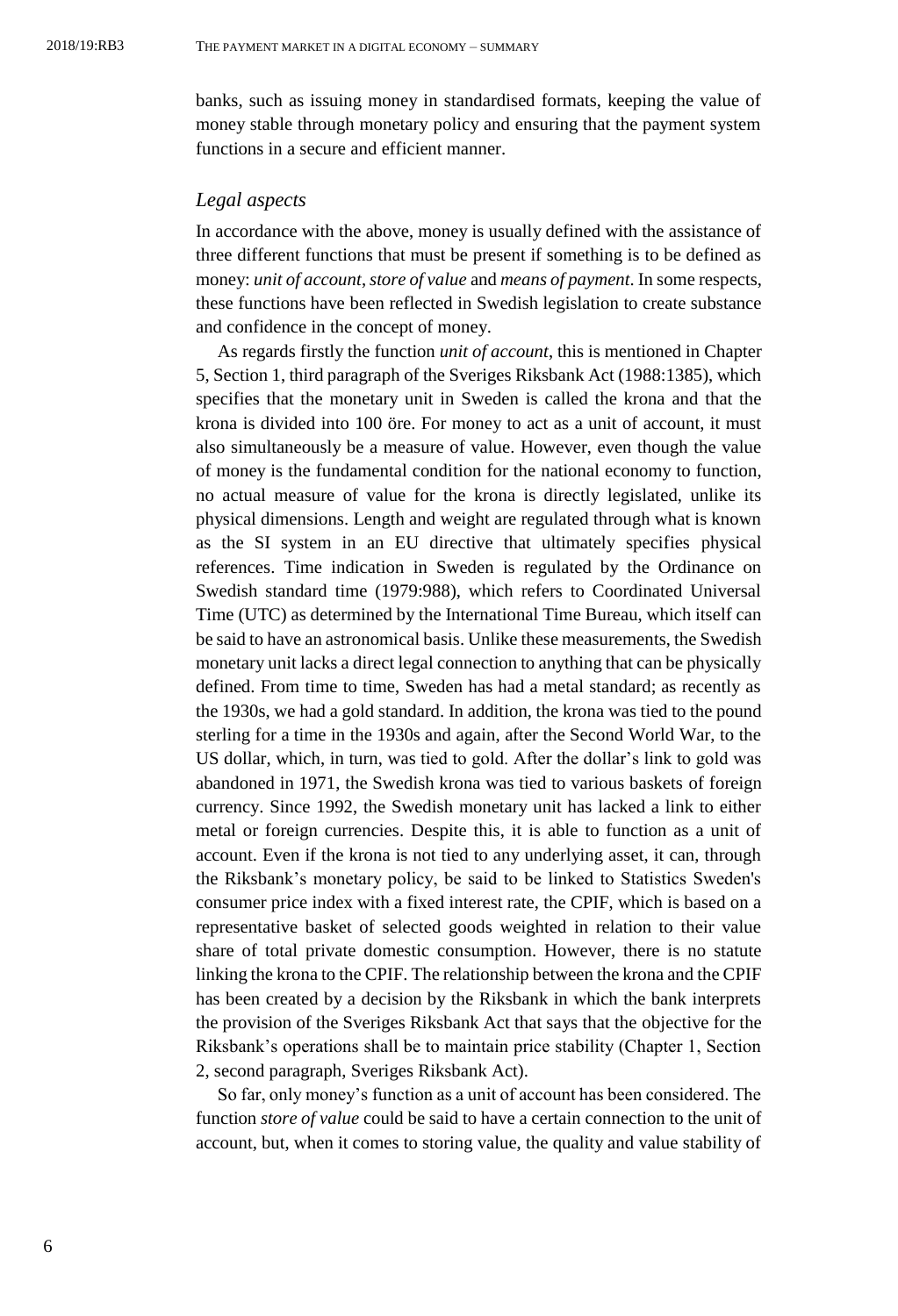that which is to be designated as money is significant. Money often has the legal character of a *claim* on the issuer. This applies in particular to assets in the form of deposits in banks and other credit institutions. Such deposits are sometimes designated as private bank money. The exact manner in which a bank must pay a claim on private bank money is another question. Creditors are normally happy to accept payment in the form of a claim on another bank, which is to say other private bank money. The main rule in Swedish law should be that the payer has the right to pay with private bank money (see Lindskog, Stefan, Betalning 2014, p. 411 f). The extent to which this private bank money can be considered to be a store of value depends partly upon how well the Riksbank succeeds in its task of maintaining price stability. In addition, it is of considerable significance whether the bank is solvent and can pay its debts. Holding banknotes and coins issued by the Riksbank is not considered to be compatible with credit risk. Even if it was possible to consider a Riksbank banknote as a claim on the Riksbank from a purely bookkeeping standpoint, the law no longer specifies how such a claim should be paid. The same thing applies to the Riksbank's supply of electronic money, which takes place through the creation by the Riksbank of deposit accounts for those companies, mainly banks that participate in the Riksbank's payment system, RIX. The Riksbank's right to provide the RIX payment system is regulated by Chapter 6, Section 7 of the Sveriges Riksbank Act. In the legislative history, this role was justified by the Riksbank's responsibility for a stable payment system (Government Bill 1997/98:164 p. 26). RIX is used for the settlement of the claims that the private banks have against each other.

Finally, as regards the function of *means of payment*, it can be noted that this is only partially regulated by Swedish legislation. One central provision in this context is Chapter 5, Section 1, second paragraph of the Sveriges Riksbank Act, which states that banknotes and coins issued by the Riksbank are legal tender. The legislative history specifies that this means that all parties are obliged to accept banknotes and coins as payment (Government Bill 1986/87:143 p. 64). However, the Supreme Administrative Court has ruled that this provision can be waived in contracts and agreements under civil law and is thus of only limited significance as regards the function of cash as means of payment. However, under certain civil law conditions, for example the provision of care services by county councils, the party making the payment can demand to pay using banknotes and coins (see HFD 2015 ref. 49). For payments of tax claims, there is a provision in Chapter 62, Section 2 of the Tax Procedure Act (2011:1244) which stipulates that taxes and charges must be paid into the Swedish Tax Agency's special account for tax payments. Consequently, taxes and charges may not be paid using banknotes and coins issued by the Riksbank; instead, payments from those liable to pay tax must be made using private bank money. However, the final settlement of these payments takes place using the Riksbank's payment system RIX. Payments in Sweden otherwise seem to be regulated without special support in civil law but with the support of established conventions which, despite the lack of legal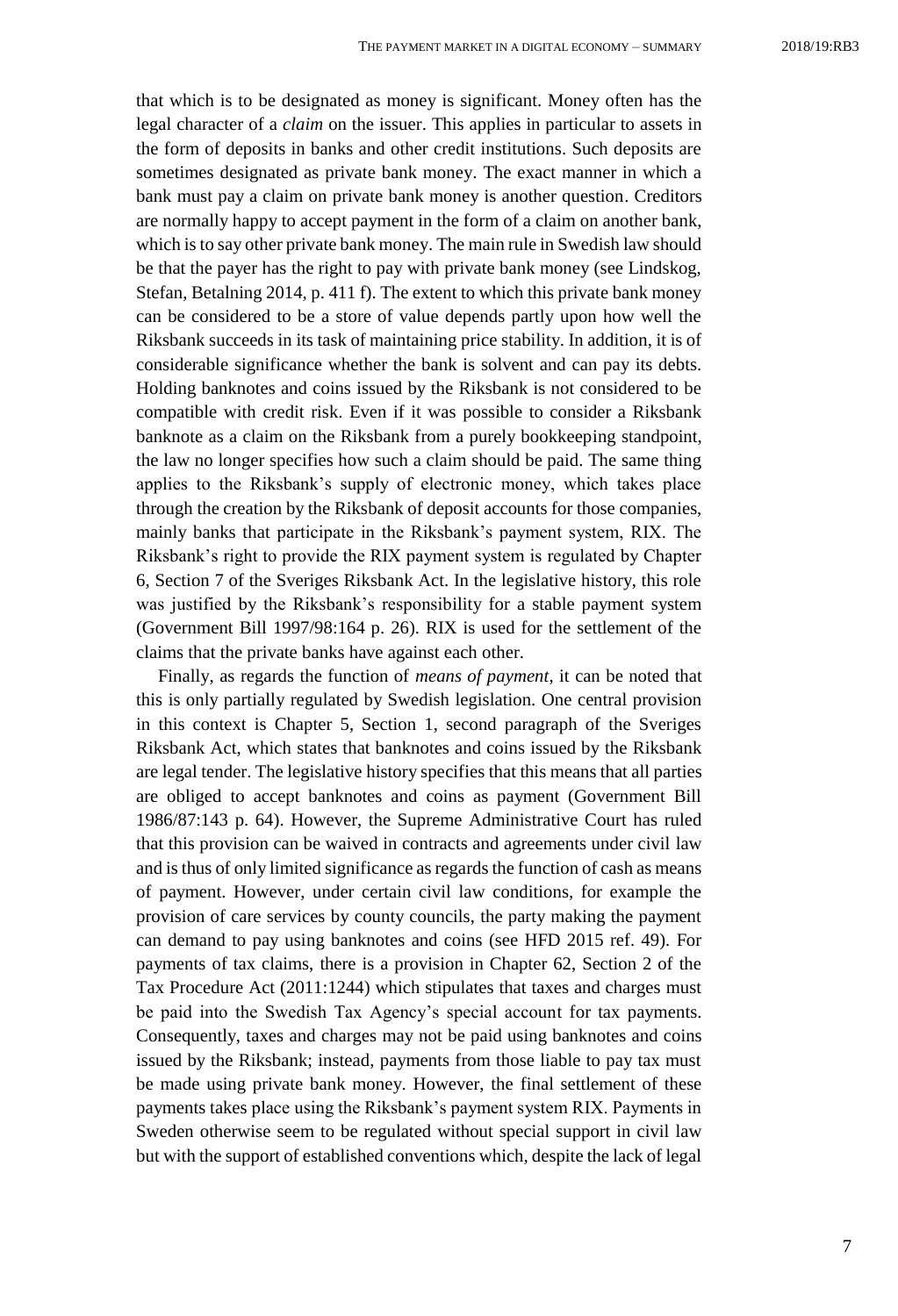regulations, currently seem to have a strong position on the payment market. As mentioned above, one such convention is that a payment recipient, under the main rule, must accept private bank money as payment for a debt in the absence of a specific agreement to the contrary. Nonetheless, there may be reason to consider the legal regulation of these conventions and their relationship to the Riksbank's role as issuer of central bank money when issue takes place via banknotes and coins, as well as in electronic form. Considering the Riksbank's function as liquidity provider, both in times of crisis and in normal times, this activity must be considered to be the anchor of the Swedish payment system.

### <span id="page-7-0"></span>**Different types of money**

Since antiquity, central governments have played an important role in issuing money. Even today, central governments play a fundamental role in the monetary system – by providing cash to the general public and reserves to the banking system – and in the preservation of the function of money. Both cash, which is available to the general public, and the bank reserves, which are available to the banks, are therefore jointly known as central bank money. However, this is not the only money existing in the economy. Throughout history, the banks have also complemented the role of the central bank by providing private money, primarily as a means of payment consisting of deposits in bank accounts. It is therefore possible to talk about a division of labour in the economy between government central bank money and private bank money.

There is, however, an important difference between central bank money and private bank money. Central bank money is issued by, and forms a claim on, the central bank, that is ultimately the central government, while private bank money is a claim on the banks, which are private companies. Central banks can always create money and can, by definition, not become bankrupt, while the banks can and actually do sometimes go bankrupt.

However, central government has tools to make private bank money safer for the general public: bank regulations that make the banks more secure and deposit guarantees that guarantee depositors' money up to a certain maximum amount (corresponding to EUR 100,000 in Sweden and the rest of the EU). The deposit guarantee was introduced to maintain confidence in deposits. Following the financial crisis of 2007–2008, the regulations for the financial sector were tightened, but historically it has turned out to be very difficult to eliminate the risk of financial crises completely. Consequently, it cannot be ruled out that financial crises or other crisis situations may arise in the future. In a cashless society, such a financial crisis could arise in a situation where only private money exists. As yet, such a system has never been attempted in Sweden or abroad. It cannot be ruled out that a situation with insufficient confidence in the banking sector could lead to insufficient confidence in the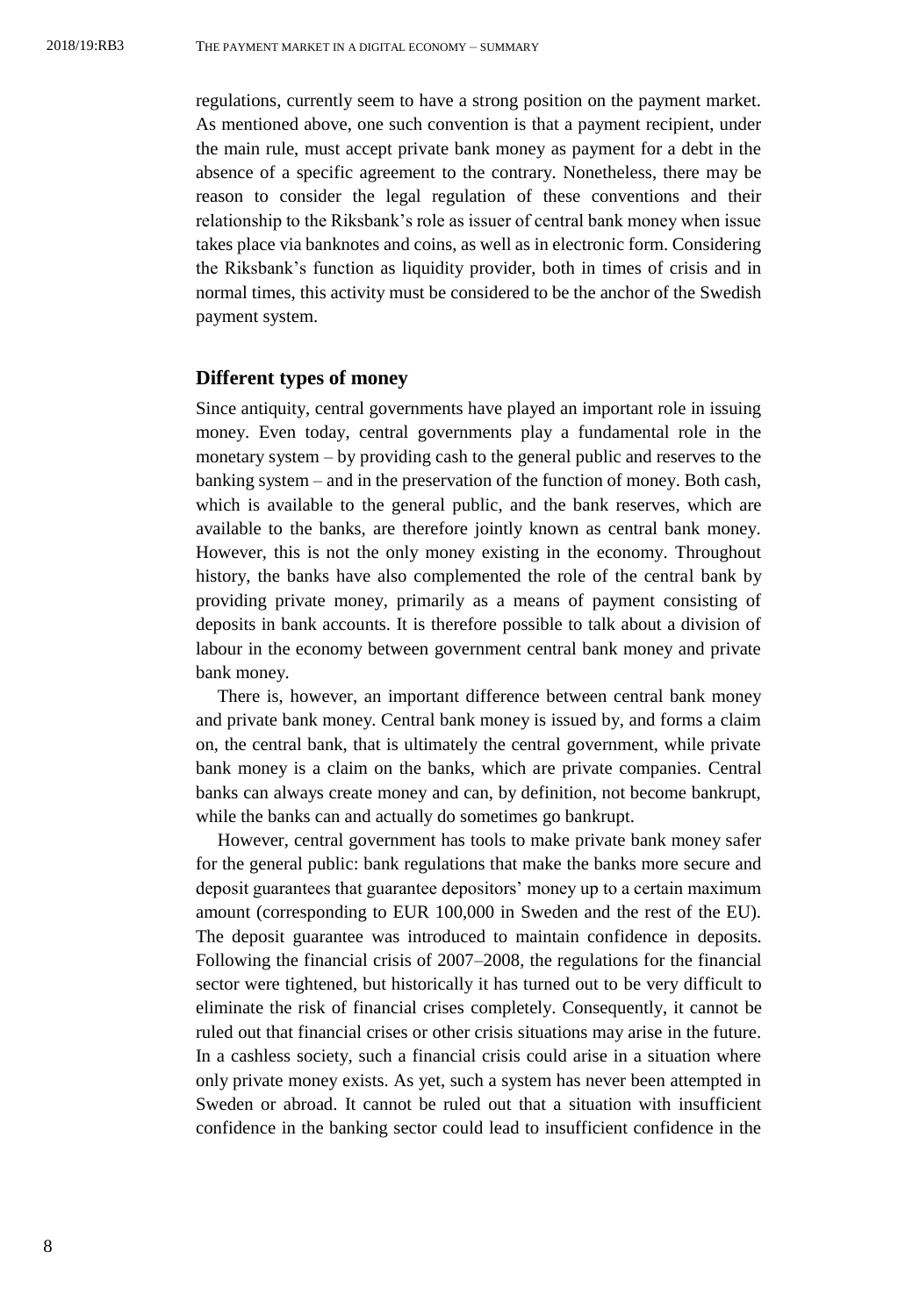entire monetary system. This could considerably exacerbate the effects of a financial crisis.

In a cashless society, a restricted group of financial corporations has access to risk-free central bank money. The general public, in contrast, does not. Consequently, it is ultimately a political issue whether central government should only offer the security provided by access to central bank money to a restricted group of financial corporations or whether the general public should also have this. Another way of formulating the question would be to ask to which extent the current arrangement should continue to apply even after the technology has changed.

### <span id="page-8-0"></span>**Money and central government's role on the payment market**

The Swedish state has played a central role on the payment market for over 350 years, among other things by ensuring that the general public, via the Riksbank, has had access to state money – cash. In the 19th century, private banks were also allowed to issue banknotes. The relationship between these private banknotes and the banknotes issued by the central bank was not entirely clear, either in Sweden or abroad. Most countries decided, at various points in time, to give their central banks the sole right to issue banknotes, known as a banknote monopoly. The reasons for this varied, depending on the national and historical context.

In Sweden, the question of a banknote monopoly for the Riksbank was raised repeatedly from the 1840s on. One important aspect in Sweden's case was the matter of profits deriving from the issue of banknotes. Should these profits go to the public or to the banks' owners? A series of government inquiries were conducted to investigate the matter, before a final decision was taken in 1897 to grant the Riksbank the sole right to issue banknotes. The most comprehensive of these, whose considerations formed the practical basis of the final decision, was the committee of inquiry of 1881.<sup>2</sup> The inquiry's three main reasons for a banknote monopoly were: 1) banknotes should be entirely free of risk, 2) banknotes must be issued without a short-term profit motive, and 3) revenues from the issue of banknotes are necessary to fund a central bank's function in society so that it does not have to act according to a profit motive.<sup>3</sup>

Since then, the role of cash in the economy has been marginalised, while money in the form of deposits in private banks has grown in significance. As mentioned above, most of the money used today by the general public, for

<sup>2</sup> Brisman, S. (1931), "Den stora reformperioden 1860–1904" (The great reform period 1860– 1904) in Sveriges Riksbank 1668–1924: Bankens tillkomst och verksamhet (Sveriges Riksbank 1668–1924: The bank's origin and activities), volume 4, P. A. Norstedt & Söner: Stockholm, p. 204

<sup>3</sup> See *Bankkommitténs underdåniga förslag till förändrad organisation af bankanstalterna* (Special Committee on Banking – Proposed Changes in Bank Organisation), 1883, Stockholm: P. A. Norstedt & Söner. pp. 235-237.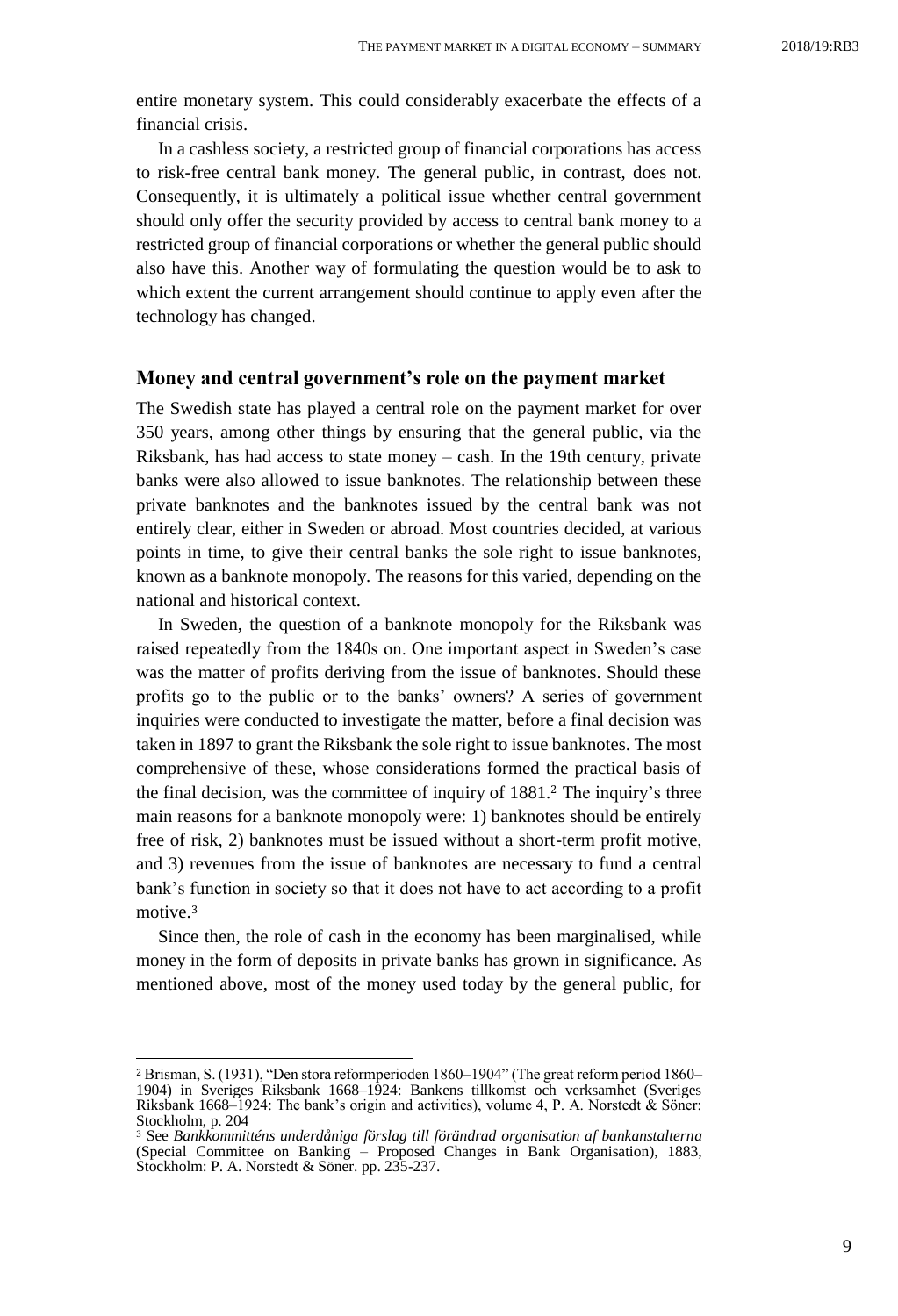example via card payments, is therefore private bank money rather than government money.

The division of labour we have had since central banks were set up, involving the coexistence of central bank money and private bank money, has turned out to have worked well historically. As cash is presently the only form of state money available to the general public, a cashless society would entail the end of this coexistence. One way of continuing to give the general public the possibility of continuing to use entirely risk-free money in a digital future would be to allow the Riksbank to issue a central bank digital currency or ekrona. With an e-krona, the distribution of private bank money and state money would become more like it is in other countries or like it was in Sweden before cash usage started to decline significantly. It could therefore be said that the e-krona would be a modern form of dematerialised state money. A close parallel is the dematerialisation of securities that took place in the 1980s: a transition took place then from securities in the form of physical documents to a system in which ownership of securities was registered in digital form with no physical documentation.<sup>4</sup> The question of the dematerialisation of banknotes could be said to have been postponed by about 30 years in relation to the dematerialisation of securities, which has already taken place.

Alongside its role as the issuer of state legal tender, central government also plays other roles on the payment market, both as supplier of basic infrastructure for payments and as consumer of payments. On the infrastructure side, the Riksbank provides the central payment system RIX for settlement of payments between financial institutions in central bank money. The central government also has major incoming and outgoing payments of tax receipts and social insurance and is thus also a frequent user of the payment system.

However, the infrastructure for payments is now also undergoing a rapid transformation due to both the digitalisation and the internationalisation of the market. One substantial trend is to search for economies of scale through the creation of major, cross-border platforms. For example, the European Central Bank (ECB) has created a joint European platform, TARGET Instant Payment Settlement (TIPS) for what are known as instant payments. It is also possible to make payments via TIPS in currencies other than euros, which means that Sweden must take a stance on whether or not it will be possible to make payments in Swedish kronor via TIPS.<sup>5</sup> On one hand, the trend towards larger international solutions is positive, as economies of scale allow the costs of payments to be cut, at the same time as it contributes towards financial integration across borders. However, at the same time, these cross-border platforms also involve potentially systemically important parts of the financial infrastructure being moved beyond Sweden's borders. This raises questions

<sup>4</sup> See Government Bill 1987/88:108 on an account-based system for the registration of equities etc. and Government Bill 1988/89:152 on an account-based equity system.

<sup>5</sup> The Nordic banks are also investigating the creation of a new Nordic payment infrastructure, to be called P27.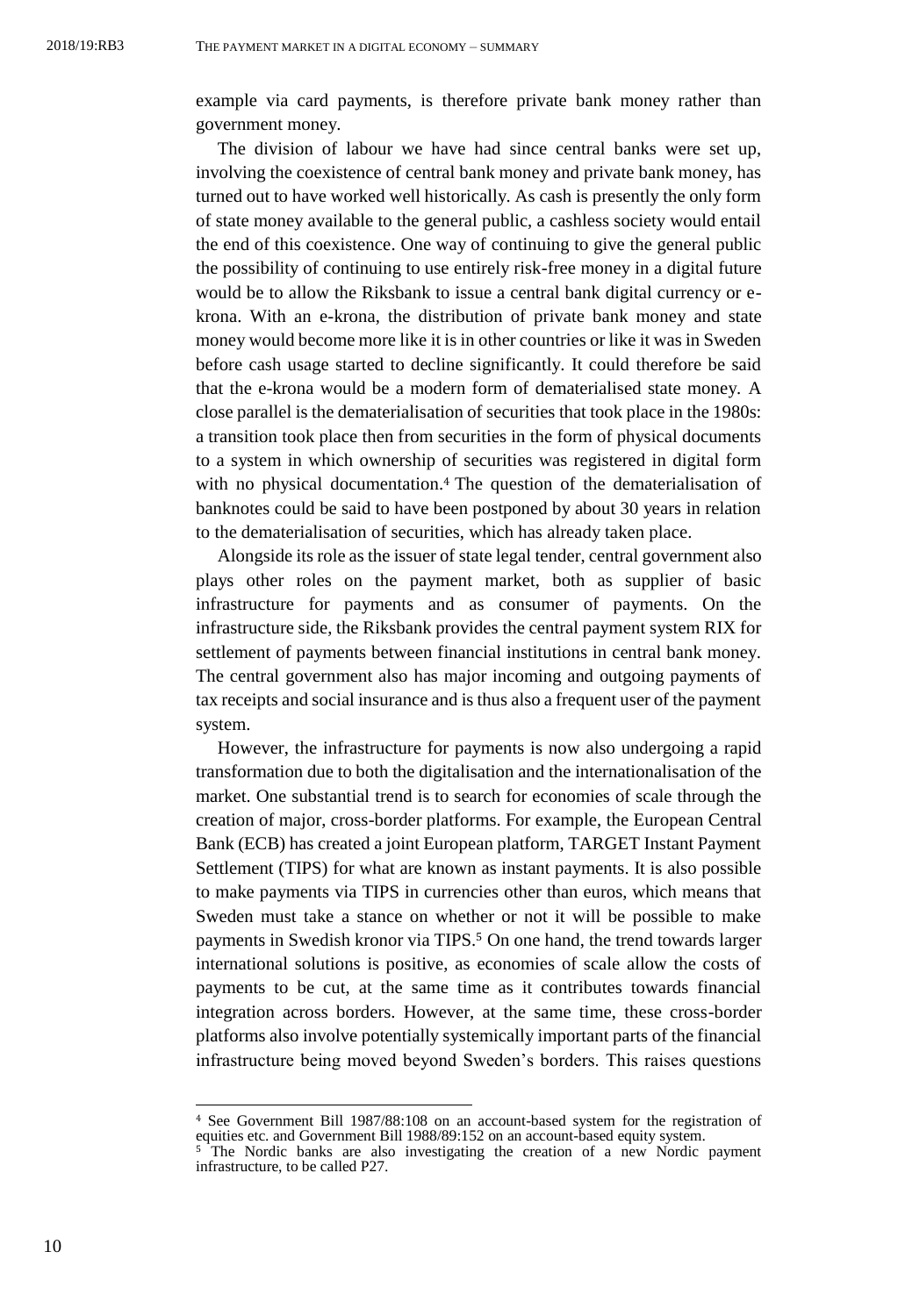concerning the possible weakening of Sweden's preparedness in the event of war or other crises. This therefore requires a trade-off to be made between the potential advantages entailed by these changes and the potentially negative effects from the perspective of security and preparedness. An e-krona designed to take the preparedness aspects into account could therefore be one way of ensuring that there will continue to be an infrastructure for payments within the country's borders going forward.

### <span id="page-10-0"></span>**Central bank money as legal tender**

Both in Sweden and abroad, it has been considered important to give central bank money special legal protection as legal tender. In Sweden too, banknotes and coins issued by the Riksbank are legal tender. In legal terms, this means that it must be possible to use them anywhere in the country. However, freedom of contract makes it simple to get round this, for example by retailers displaying signs saying that cash cannot be accepted. The protection granted by the legislation covering legal tender in Sweden is relatively weak from an international perspective.<sup>6</sup> For example, in Norway and Denmark, there exists consumer legislation restricting the possibility of waiving the obligation to accept cash. If cash were to be marginalised as a means of payment, the current legislation would mean that Sweden would have no legal tender. There may therefore be reason to review the possibility of making the legislation technically neutral so that electronic means of payment issued by the Riksbank can also become legal tender.

l

<sup>6</sup> Compare, however, with Section 3, first paragraph of the Consumer Contracts Act (1994:1512), which means that contractual conditions that are unreasonable can be modified or set aside.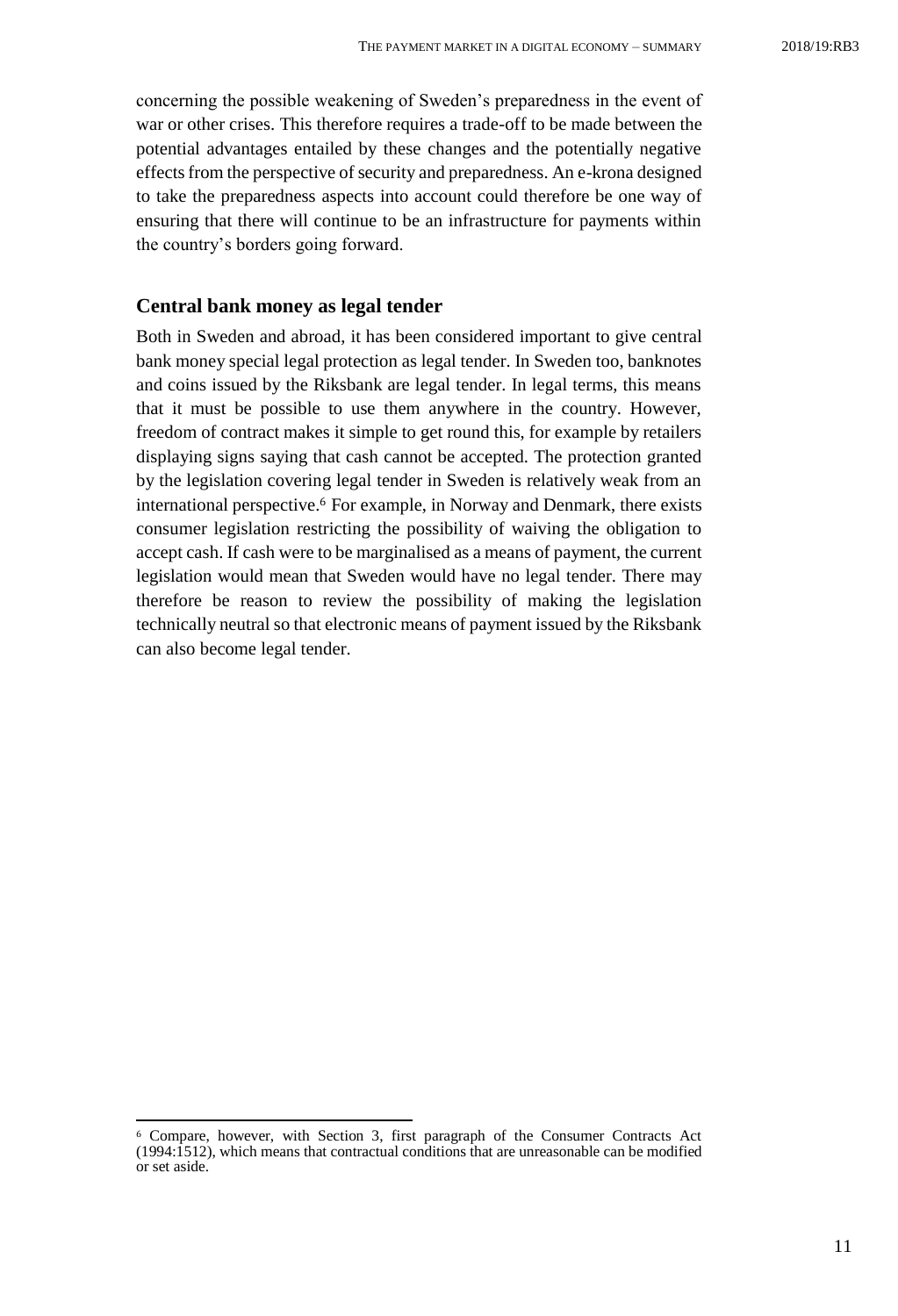# <span id="page-11-0"></span>The need for a review

For 350 years, Swedish society has relied on the Riksbank providing the general public with money in Swedish krona in various forms. In addition, banknotes and coins issued by the Riksbank have been legal tender since the 1850s. However, technological advances and digitalisation of payments have brought to a head the question of the future role of the state in the payment market.

At present, the general public only has access to physical central bank money, not a digital version. This can make it more difficult for the Riksbank to promote a safe and efficient payment system in the future, not just in times of crisis and war but also in peacetime.

A committee should therefore be tasked with performing a review of the significance of the state means of payment in a digitalised economy and the role and responsibility of both the state and the private sector on the payment market.

## <span id="page-11-1"></span>**Proposal for the committee's task**

The committee should analyse and chart the content of a digitalised payment market. The committee should therefore

- investigate how the concept of legal tender functions in a digital economy
- describe the current status and possible future for the payment market in Sweden and abroad
- chart the problems and risks that would arise if the state no longer had the task of providing the general public with money
- analyse the anonymity and integrity questions versus questions regarding money laundering and other criminal activities with regard to digital payments
- analyse the problems that could arise when cash is no longer viable, for instance the risks of economic exclusion
- investigate the consequences of payments, above all national payment systems and the opportunities for an offline function, in the event of crises and wars.

The committee should also adopt a stance on the roles and responsibilities of the state (including the Riksbank) and the private sector on a digitalised payment market. The committee should therefore

- investigate the general public's need of access to central bank money to make safe and efficient payments in a digital economy
- provide suggestions for how the state can ensure that the payment market remains safe, robust, efficient and inclusive in particular in times of crisis and war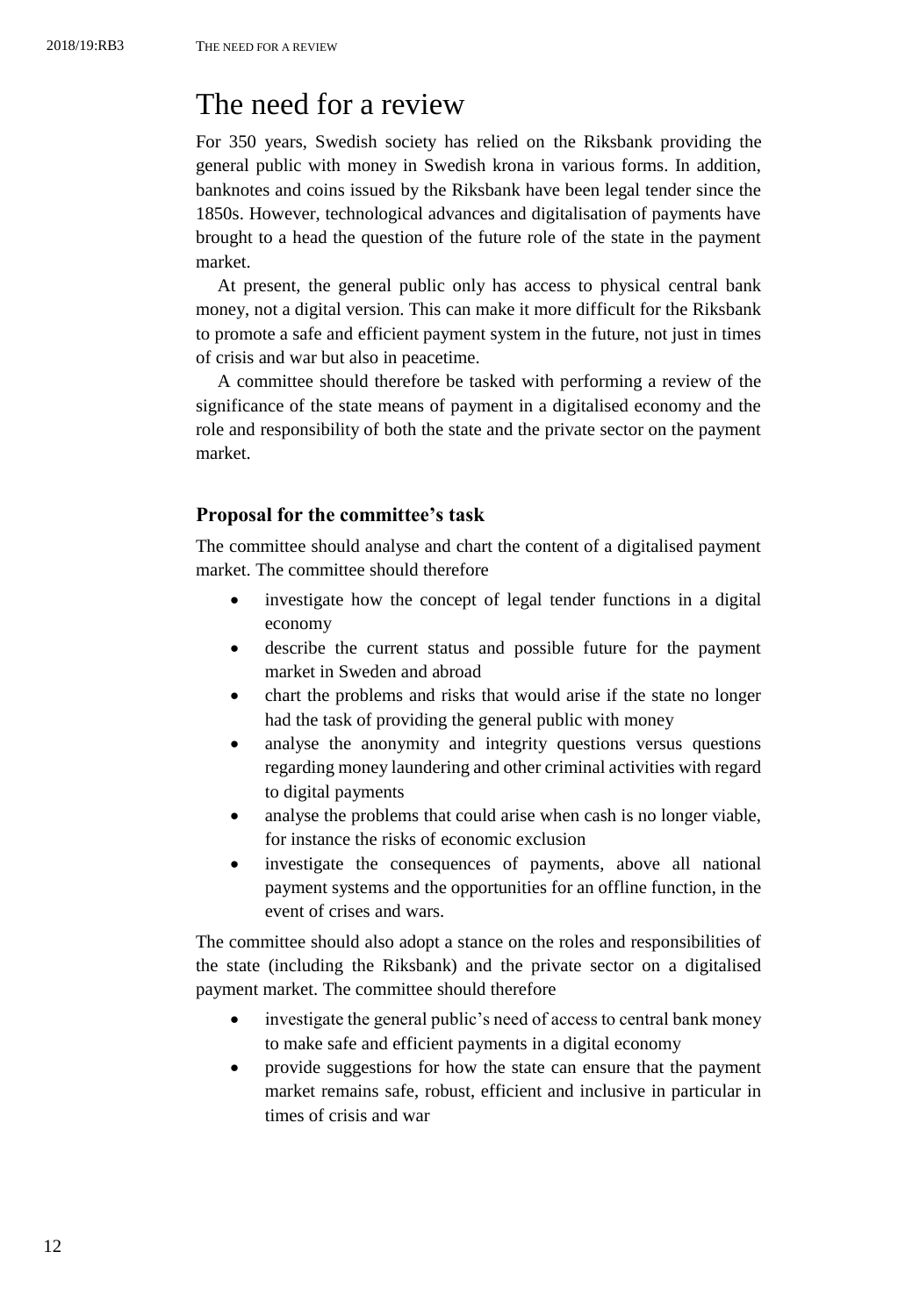- provide suggestions for possible requirements to be made of banks and other credit institutions if there is only access to private money and payments
- propose conceivable alternative solutions to the problems and risks that have arisen and specify the advantages and disadvantages of these solutions
- investigate the consequences of the various choices the state faces regarding preparedness, digital inclusion of the general public, and the stability and efficiency of the payment system
- take a stance on the concept of legal tender and whether/how this can be adapted to today's digital society
- identify any other need for civil law and other legislation that could conceivably be entailed by the digital payment market and the introduction of an e-krona
- investigate the consequences of introducing a central bank digital currency for the general public. In conjunction with this, the committee should take a stance on whether such money could be a solution to the problems and risks a cashless economy may entail.

As regards a central bank digital currency, the committee should

- analyse whether these can be designed in a manner that solves the problems arising when cash no longer functions in a broader sense
- take a stance on whether a central bank digital currency, alongside cash, can and should be given the status of legal tender or whether there is a need to strengthen its position by other means
- survey the consequences of a central bank digital currency for the banking system and the rest of the financial market, as well as for the activities of the Riksbank and other public authorities
- investigate which questions will arise concerning a central bank digital currency in relation to EU institutions (the ECB, for example), other member states and relevant EU legislation
- analyse and, if necessary, submit legislative proposals concerning the Riksbank's mandate to provide a central bank digital currency.

## <span id="page-12-0"></span>**Other issues**

Under the framework set for the assignment, the committee should not be prevented from also addressing and clarifying other issues relevant to the assignment. The committee should be able to propose complementary or amended provisions in other areas than those specifically covered by the inquiry if the committee finds this necessary or appropriate.

#### <span id="page-12-1"></span>**Impact assessments**

The impact analysis should focus, in particular, on the proposal's consequences for the general public, including older people, disabled people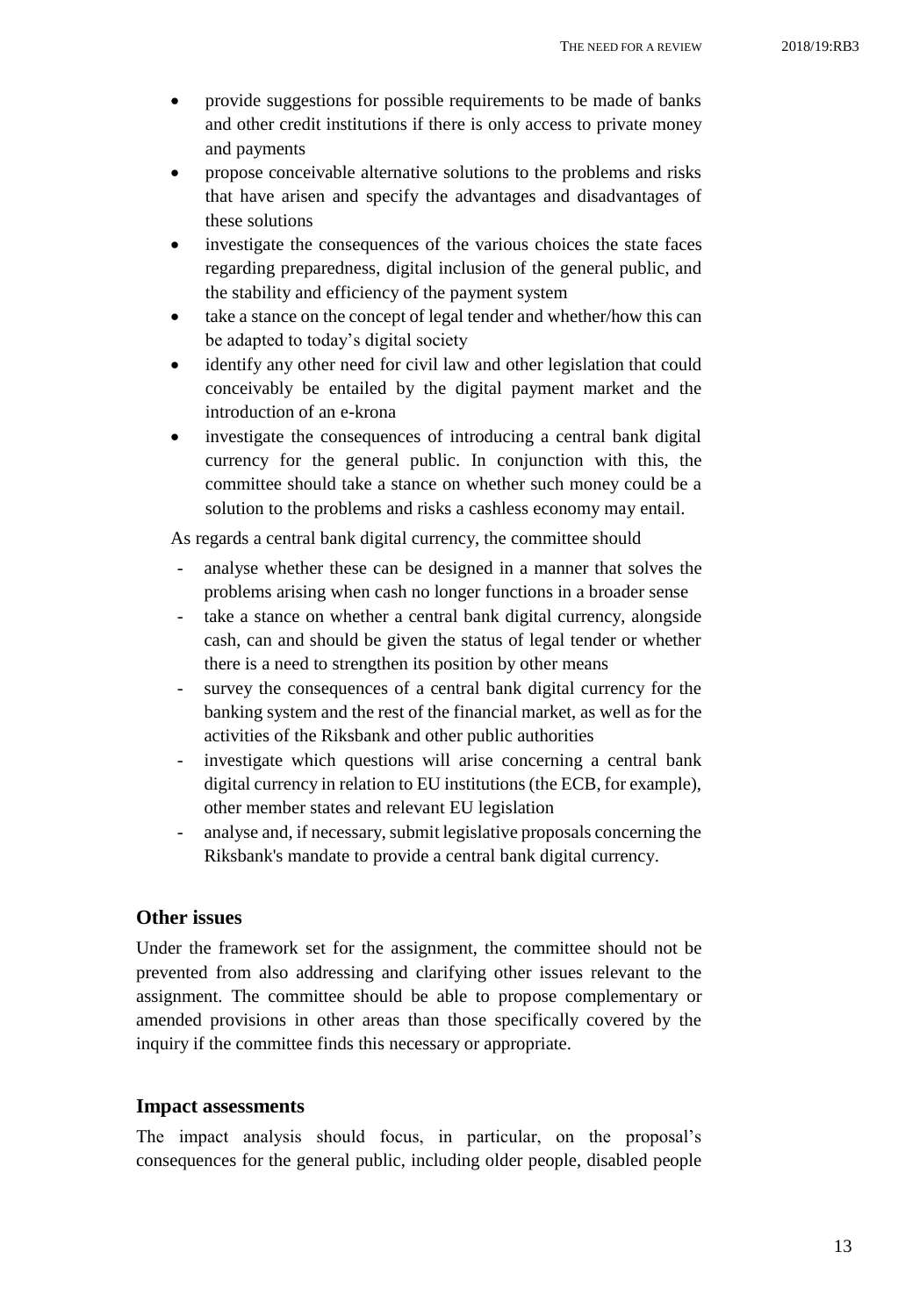and people who are financially or digitally excluded. The analysis should also include the consequences for the financial sector, including credit institutions, and for the general public. Furthermore, the committee should assess whether the proposals and legislative amendments proposed are compatible with the consequences of Sweden's membership of the European Union, taking into account both the fact that Sweden has not adopted the euro and the possibility that Sweden may choose to adopt the euro in the future. The committee should apply the guidelines in the Committees Ordinance (1998:1474) and the Ordinance on Impact Assessment (2007:1244) to specify cost calculations and other impact assessments.

### <span id="page-13-0"></span>**Delimitations**

The assignment does not include reviewing areas managed under the framework of other inquiries, such as the Riksbank Committee's assignment concerning cash handling, unless the assignment itself entails a new position in a matter relevant to the issue, such as the question of the concept of legal tender.

#### <span id="page-13-1"></span>**Consultation/Implementation of the assignment**

The committee should stay informed of, and take account of, relevant work in progress within the Government Offices, the Riksbank and other relevant public authorities and organisations (such as the ongoing preparedness inquiries and the Riksbank Committee). This also applies to relevant work being conducted on the international level (International Monetary Fund (IMF), Bank for International Settlements (BIS) and other central banks). The committee should also consider relevant research and international experiences concerning central bank digital currencies (CBDCs).

Furthermore, during the implementation of the assignment, the committee should consult with authorities and organisations, inside and outside Sweden, which may be affected by the various issues.

The inquiry should also monitor the Riksbank's work on the e-krona pilot.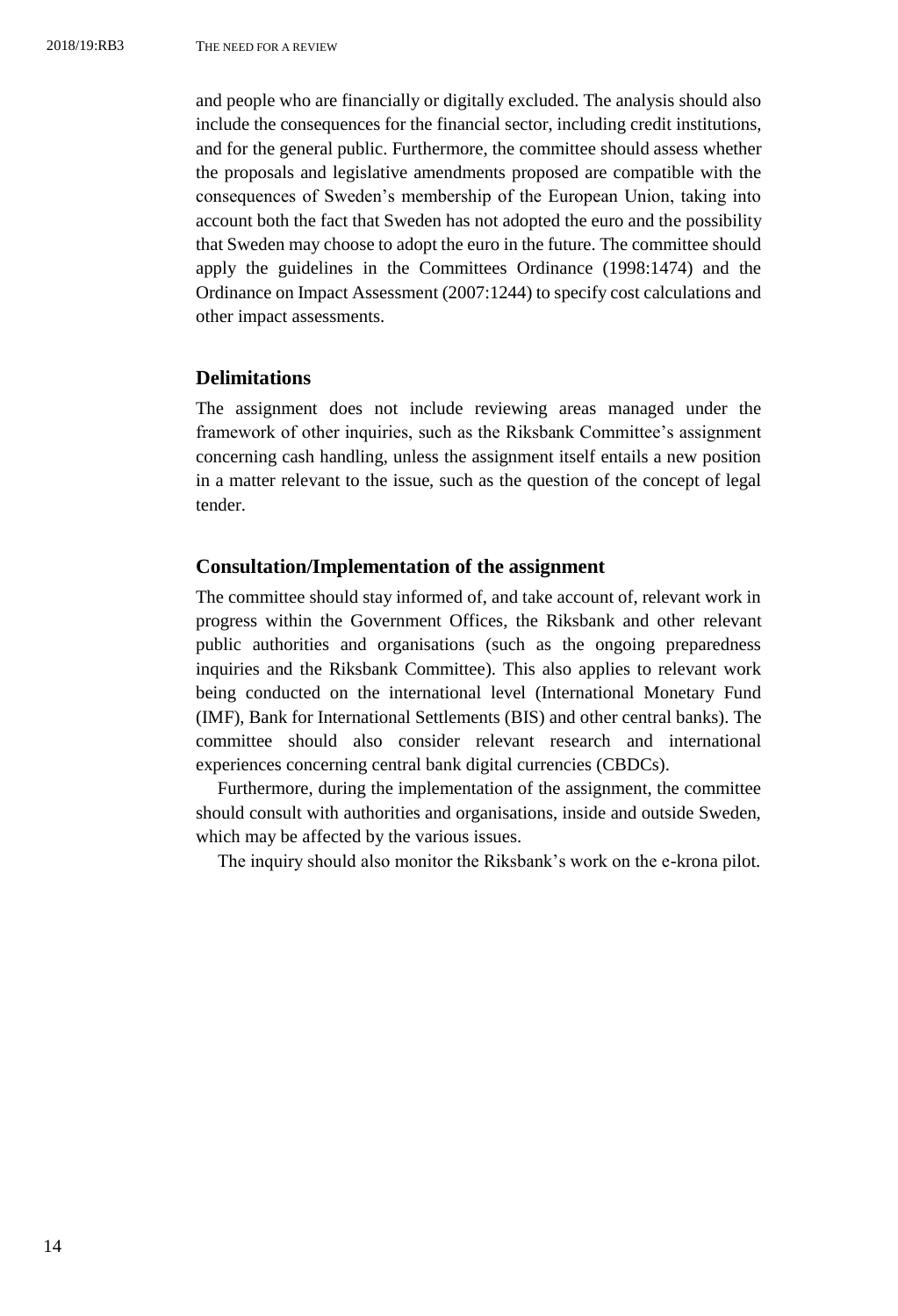# <span id="page-14-0"></span>Annex 1: The state's role on the payment market in the digital era

This annex contains an in-depth examination of the submission section *The payment market in a cashless economy*. The annex is structured as follows: Initially, in section 1, we describe what money is and the different types of money that exist, as well as how money and the state's role in the payment market have developed historically. Following this, section 2 describes how the state's role on the payment market has been marginalised in conjunction with digital development and the risks this entails. Section 3 presents the current state of the Swedish payment market. Section 4 goes on to describe the tools the state has to counteract a high concentration on the payment market due to digital development. This section also includes an examination of how the various tools could affect the Riksbank's balance sheet and allocation of profits to the state, as well as how an e-krona could affect monetary policy and financial stability. Finally, the question of a central bank digital currency is put in an international perspective in section 5, which includes a description of the work of other central banks and the IMF in this area.

# <span id="page-14-1"></span>**Money and central government's role on the payment market – a historical description**

*Money has a long history and has existed in many different forms. New technology has often led to new forms of money, from more advanced metallurgical techniques and the printing press to digitalisation. However, social institutions, the central government in particular, have also been important for the evolution of money. The main challenge throughout history has been maintaining confidence in the value of money while also creating enough money for society's needs.*<sup>7</sup> *This section briefly describes the history of money, as well as how the role of central government on the payment market changed during the 20th century.*

### *Confidence in money*

 $\overline{a}$ 

The very earliest forms of money were so-called commodity money, such as axes, standardised volumes of grain or pieces of precious metal. Coins were first minted in what is now eastern Turkey around 2,500 years ago. This was made possible through gradual innovations in metallurgy. However, the coins also clearly show the early states' influence on the development of money. A coin, of course, is actually a standardised amount of precious metal that has

<sup>7</sup> For more about this, see Söderberg, G. (2018), "What is money and what type of money would an e-krona be?". Sveriges Riksbank Economic Review, No. 3. Sveriges Riksbank.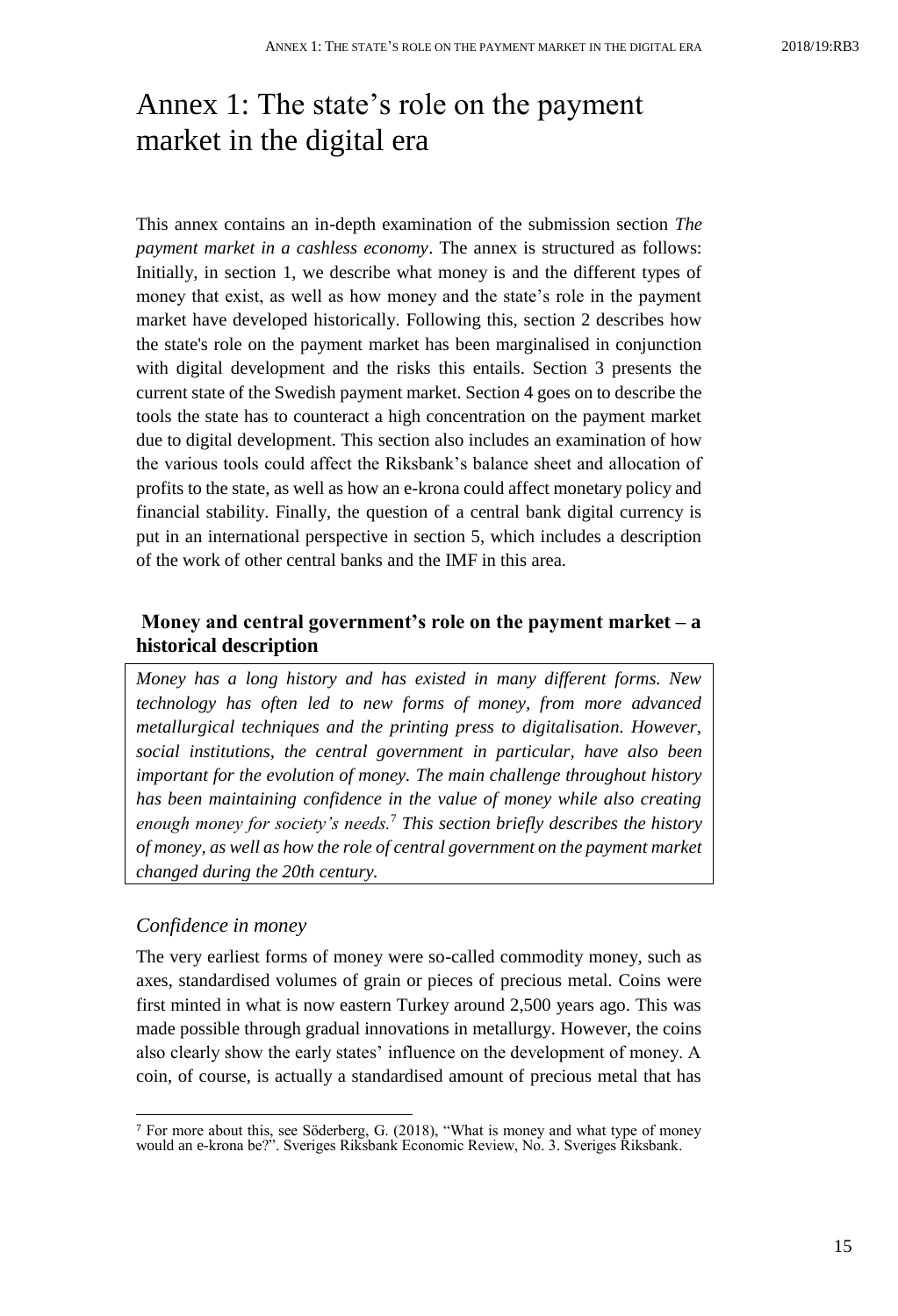been worked into a form that is easier to transport, stack and count – and which has been marked with a symbol for the political power as a guarantee of the authenticity of the metal.<sup>8</sup>

A constant challenge throughout history has been to preserve confidence in money and its worth. There are no types of money that are entirely immune to the threat of a change in worth. Commodity money is not free from fluctuations in value either, as its purchasing power also depends on how easy it is to find.<sup>9</sup> Central Europe experienced hyperinflation during the 17th century, for instance, despite its money largely consisting of metal coins.<sup>10</sup> Inflation is primarily linked to paper money, however. This could be produced on a larger scale using a further example of technological advances: the printing press. Early paper banknotes in China resulted in hyperinflation and a return to coins. $^{11}$ 

## *The Riksbank is granted a banknote monopoly to create confidence in money*

The Riksbank's predecessor, Stockholms Banco, was started as a private bank in 1657 and quickly also started to issue banknotes. However, there were no restrictions on how many banknotes could be issued. The result was an excess of money issuing, severe inflation and a financial crisis. The bank was closed down and the Riksbank was instead started up by the state in 1668. In England, goldsmiths also began to create banknotes that they issued as loans in the 1660s. Dissatisfaction with these early bankers, both with the state and the London merchants, and their monopoly on granting loans and issuing banknotes was one of the motives behind the establishment of the United Kingdom's central bank, the Bank of England, in 1694.<sup>12</sup>

This development continued during the 18th and 19th centuries. Private banks, in a more modern sense, were founded in more and more countries. In Sweden, the first private bank after Stockholms Banco was established in the 1830s and started to issue private banknotes. Central banks were also established in several countries, sometimes as the first bank in the country, sometimes to complement and stabilise an already established banking sector.

The relationship between these private banknotes and the banknotes issued by central banks were not entirely clear. All countries decided, at various points in time, to give their central banks the sole right to issue banknotes. The reasons for this differed, depending on the national and historical context. In some cases, for example the United Kingdom, this was a matter of counteracting the inflationary effects of the private banks. However, the

<sup>8</sup> Davies, G. (1994), A History of Money, University of Wales Press: Cardiff.

<sup>9</sup> So-called kauri shells, for instance, which were used as money in large parts of Africa, had declined in value considerably towards the 1920s because of increased imports of shells. See Davies (1994), p. 37. <sup>10</sup> See Schnabel, I. and H. S. Shin (2018), "Money and trust: lessons from the 1620s for

money in the digital age", Working Paper no. 698, Bank for International Settlements. <sup>11</sup> See von Glahn, R. 1996, *Fountains of Fortune: Money and Monetary Policy in China,* 

*<sup>1000-1700,</sup>* Berkely: University of California Press.

<sup>12</sup> See Davies, G. (1994).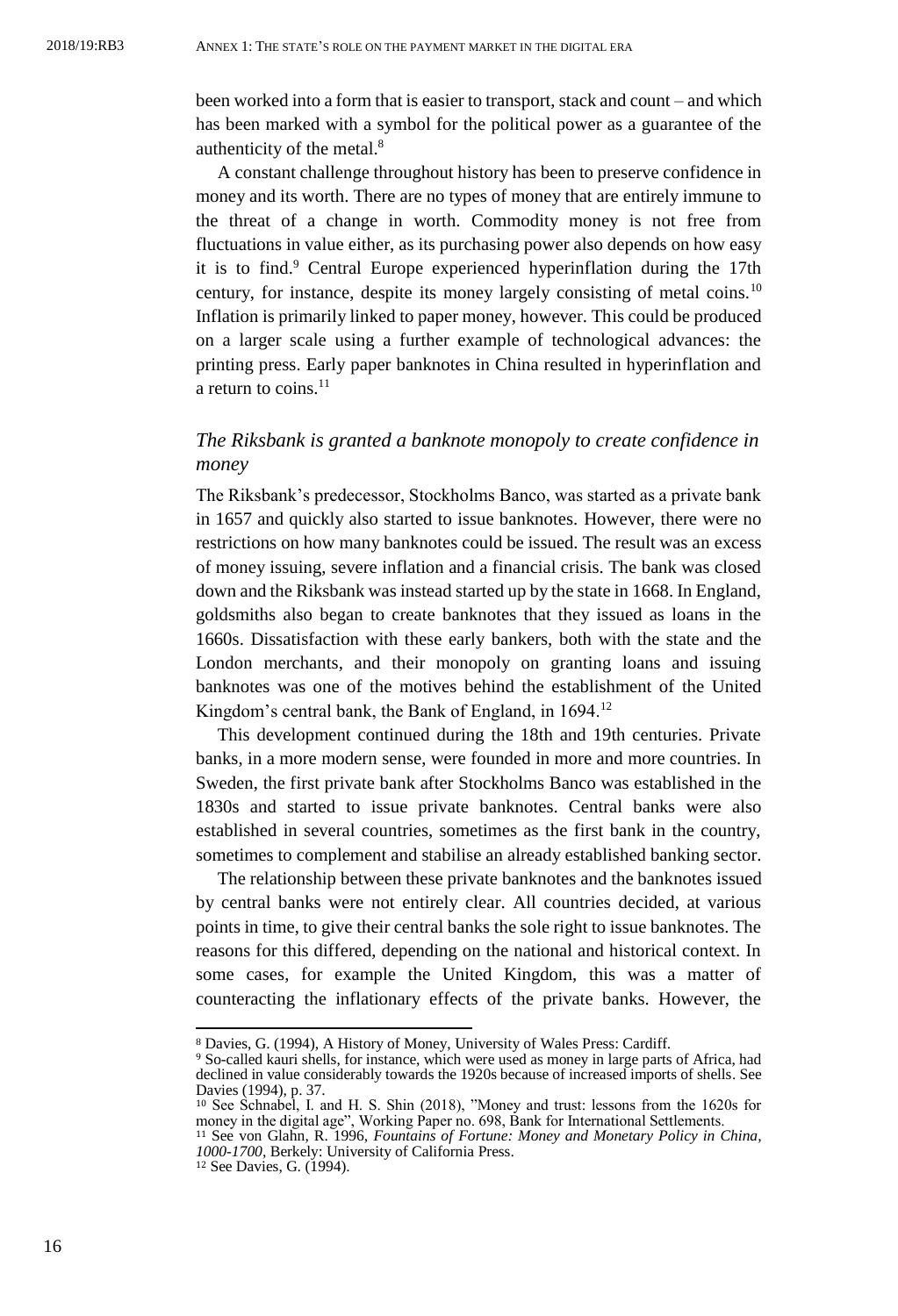system of private banknotes in Sweden, which started in 1831, was unique, above all because the private banks' banknotes could be redeemed for Riksbank banknotes. In this way, the Riksbank, and ultimately the Swedish state, became the guarantor of confidence in the private banknotes, as the private banknotes could not be issued without being covered by Riksbank banknotes. This was probably the fundamental reason for the relative stability of the Swedish system in comparison with other countries' issuance of private banknotes. However, the question of a banknote monopoly for the Riksbank was raised repeatedly from the 1840s on. The driving factor in Sweden's case was the matter of profits deriving from the issue of banknotes. Should these profits go to the public or to the banks' owners? A series of government inquiries were conducted to investigate the matter, before a final decision was taken in 1897 to grant the Riksbank the sole right to issue banknotes. The most comprehensive of these, whose considerations formed the practical basis of the final decision, was the committee of inquiry of  $1881<sup>13</sup>$ . The inquiry's three main reasons for a banknote monopoly were: 1) banknotes should be entirely free of risk; 2) banknotes must be issued without a short-term profit motive; and 3) revenues from the issue of banknotes are necessary to fund a central bank's function in society so that it does not have to act according to a profit motive.<sup>14</sup>

The background to the present situation, with falling cash use, can be found in two historical trends. The first of these is that large-scale deposits became more common after the so-called 'deposit market revolution' that gradually took place in the second half of the 19th century.<sup>15</sup> The second is technological changes that enabled increasingly efficient ways of using deposits to make payments in that physical paper cheques became replaced by cards and mobile telephones.<sup>16</sup> The importance of the state monopoly on issuing banknotes has therefore gradually been undermined.

#### **The historical background of legal tender**

The concept of legal tender means that one means of payment is given a special position against other potential means of payment. Above all, this special position consists of all recipients of payment being obliged to accept this means of payment. The discussion of legal tender arose in the 19th century, probably as a result of an unclear situation in which coins and banknotes issued by the Riksbank circulated together with banknotes issued by private banks. In 1850, nineteen years after the first private bank started to issue banknotes,

l

<sup>13</sup> Brisman (1931), p. 204.

<sup>14</sup> See *Bankkomiténs underdåninga förslag till förändrad organisation af bankanstalterna* (Special Committee on Banking – Proposed Changes in Bank Organisation), 1883, Stockholm: P. A. Norstedt & Söner. pp. 235-237.

<sup>15</sup> See Lilja, K. (2010), "The deposit market revolution in Sweden", Chapter 2 in The Swedish Financial Revolution, ed. Ögren, Anders, Palgrave: Basingstoke.

<sup>16</sup> For more information on digitalisation in the banking sector, see Bátiz-Lazo, B. and D. Wood "A Historical Appraisal of Information Technology in Commercial Banking", *Electronic Markets* 12:3.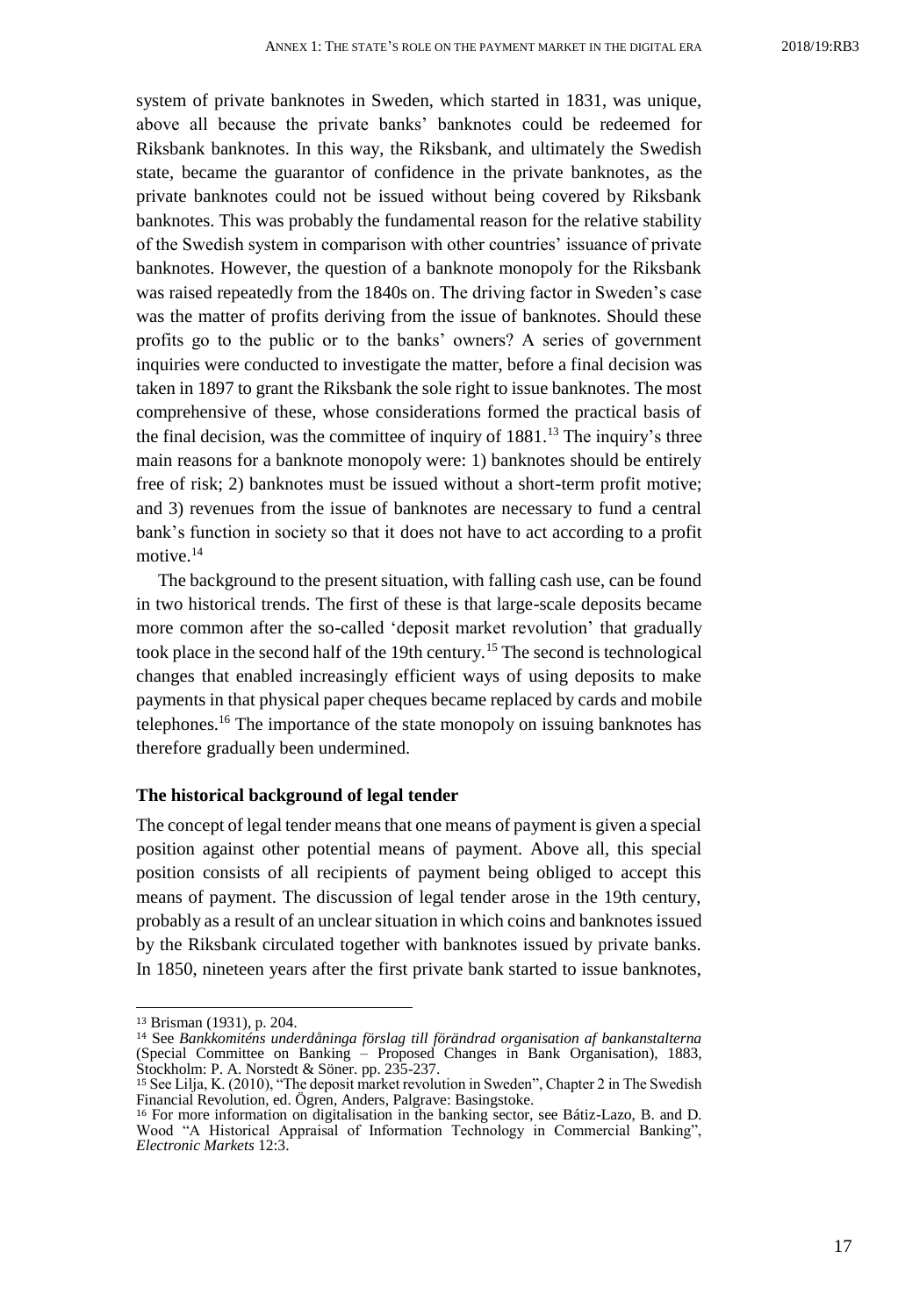a paragraph was added to the Instrument of Government of the time stipulating that only the Riksbank could issue banknotes and coins, which would have to be accepted across the entire country.<sup>17</sup> In the modern era, this stipulation was transferred to the Sveriges Riksbank Act. Consequently, the Sveriges Riksbank Act that entered into force in 1989 states that "banknotes and coins issued by the Riksbank are legal tender".<sup>18</sup> However, the Act does not describe the meaning of 'legal tender' in any depth. On the other hand, the legislative history of the Act includes a definition, which states "that the status of banknotes and coins as legal tender means that everyone is obliged to accept banknotes and coins as payment".<sup>19</sup>

In practice, however, the statutory obligation to accept cash is of very little significance. The reason for this is the prevailing freedom of contract, which means that two parties are free to reach an agreement under those terms they consider reasonable (see also section 5). It should be considered whether the statutory protection that central bank money has as legal tender needs to be strengthened and made technology-neutral. One minimum requirement could be that government agencies, at least, must accept some form of central bank money.

## *The role of central government on the payment market in the 20th century*

The state has traditionally been active on the supply side of the payment market through Postgirot, Posten, Svensk Kassaservice (Swedish Cashier Service) and others. This role has now been reshaped through the assignments received by the Swedish Post and Telecom Authority (PTS) and county administrative boards. The Riksbank has also reduced its operational involvement in the distribution of cash. Overall, the picture that emerges is that the state has never, over the last hundred years, had as little involvement in the payment market's supply side as now. This development is briefly described below.

#### **Postgirot**

 $\overline{a}$ 

Postgirot was established in the mid-1920s after an investigation of the need for a postal cheque system (Swedish Government Official Reports, 1922). The investigation identified the advantages of account-based payments and the purpose of a postgiro system was to simplify payments, make the state's payments more efficient and reduce the use of cash. At that time, not all households had access to bank accounts and nor were there bank branches in all parts of Sweden. Postgirot expanded gradually and over time became the dominant payment system for credit transfers and direct debit payments.

<sup>17</sup> Amendment to the 1809 Instrument of Government, section 72.

<sup>18</sup> Chapter 5, Section 1, Sveriges Riksbank Act. <sup>19</sup> Government Bill 1986/1987: 143 on a new Sveriges Riksbank Act and amended responsibility for the Swedish National Debt Office, p. 60.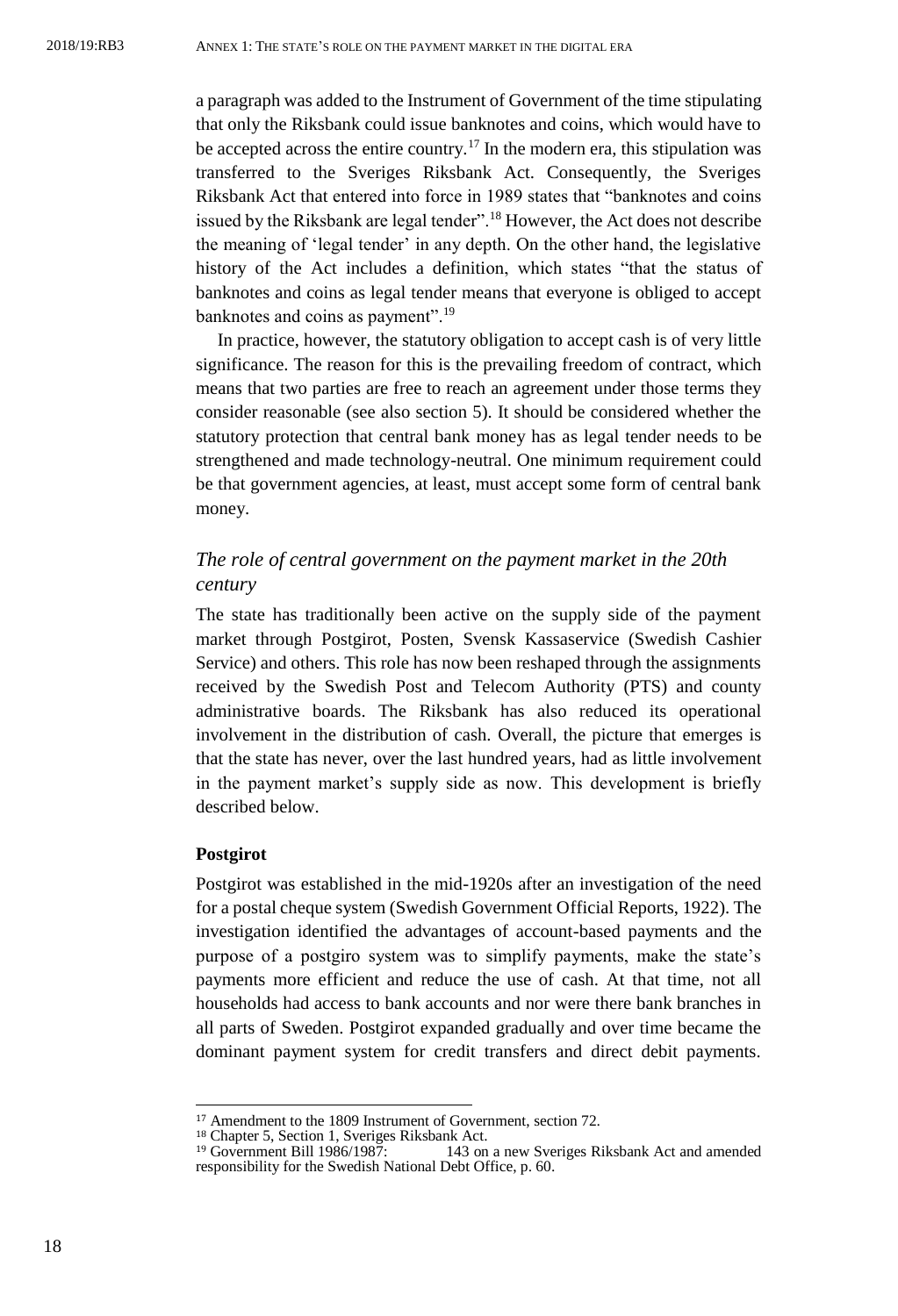Towards the end of the 1990s, Postgirot's dominant position was gradually weakened.

In 1998, when Postgirot's market share had already begun to decline, 430,000 companies and one million households had accounts there. The number of payments was 400 million and the total turnover was SEK 5,000 billion. The Swedish population was then 8.85 million, GDP was SEK 1,873 billion and the total value of payments in the economy was SEK 7,899 billion.<sup>20</sup> Postgirot thus had in turnover terms a market share of around two thirds of the payments market and a large share of private and corporate customers. Postgirot itself claimed a market share of just over 46 per cent of the payments market.

In 2001, Postgirot was sold to Nordea, a private commercial bank, and changed its name to Plusgirot in 2005. Today, Plusgirot focuses on corporate clients alone.

#### *Svensk Kassaservice, PTS and the county administrative boards*

Until 2001, the state used Posten AB and its network of post offices and rural postal workers to provide payment services. In 2001, Svensk Kassaservice AB (Swedish Cashier Service) was formed as a subsidiary of Posten with the task of offering manual payment services through a nationwide network of offices. Svensk Kassaservice received annual appropriation funding but the operation never made a profit. In light of the increased use of digital payment services, the Riksdag decided, in 2007, that the Basic Counter Service Act would be revoked at the end of 2008, whereby Svensk Kassaservice would also discontinue its operations.

The PTS and the county administrative boards have the joint responsibility of securing access to basic payment services in those areas, particularly rural, where the market is not meeting these needs. In 2008, following the closure of Svensk Kassaservice, the PTS was assigned to procure basic payment services in those areas where the market was not deemed to be meeting needs. These services were provided until 31 August 2012. The PTS had made the assessment that, in the future, it would not be through national procurement that the state could best safeguard the political goal of basic payment services. Instead, state responsibility should be regionalised so that the counties, using their knowledge of regional needs and conditions for service, could secure access to services via regional support and development measures.

The county administrative boards had already been assigned to monitor the presence of basic payment services corresponding to society's needs. Since 2013, they have also been assigned to work for the implementation of any necessary regional support and development measures to secure access to basic payment services in those areas, urban and rural, where society's needs were not being met by the market. The Dalarna County Administrative Board has coordination responsibility for the county administrative boards and also

<sup>20</sup> Committee on Payments and Market Infrastructure (2001).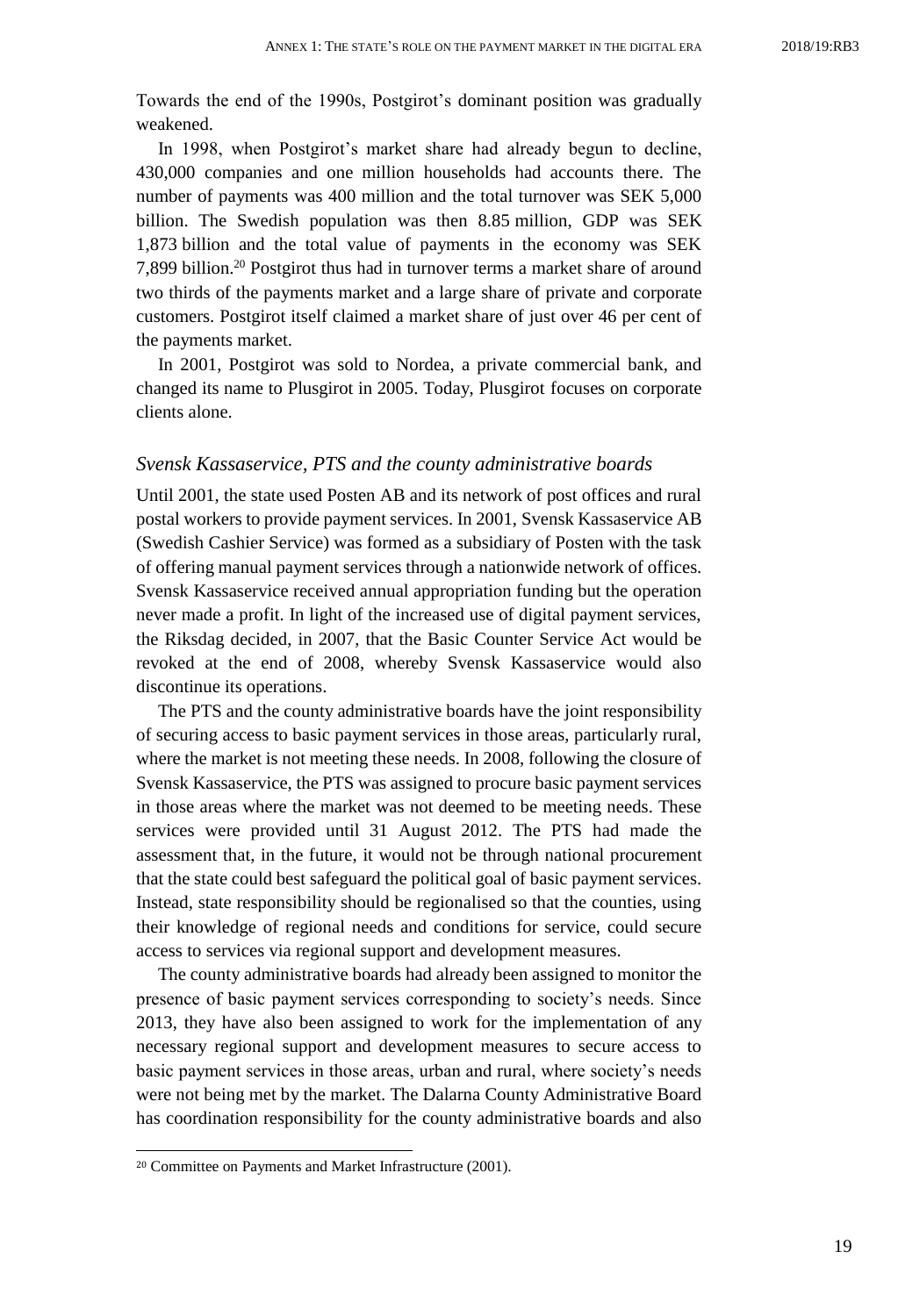the special task, together with the PTS, the Swedish Agency for Economic and Regional Growth and the Swedish Agency for Growth Policy Analysis, of designing and implementing regional support and development measures.

### **The Riksbank**

Until the mid-1980s, the Riksbank had regional offices in almost every county, at which banknotes and coins were issued and received. The offices also provided certain commercial services such as the counting of daily takings. The Riksbank embarked on a programme of rationalisation and the number of regional offices gradually decreased. At the end of the 1990s, the Riksbank decided to transfer its operational activities to a company, PSAB (Pengar i Sverige AB), and, in 2002, a cash-in-transit company (Pengar i Sverige Värdetransport AB) was also created. These operations were soon restructured and authority-related cash handling was assigned to a new company, SKAB (Svensk Kontantförsörjning AB), which was later incorporated in the Riksbank. The non-authority related operations were closed down. The Riksbank then decided on the cash-handling model that applies today. Between 2006 and 2013, the Riksbank had two offices (Tumba and Mölndal), which were replaced by a single, newly constructed office at the start of 2014 (Broby). In 2001, the Riksbank also sold its banknote printing works (Tumba Bruk) and mint (Myntverket).

# <span id="page-19-0"></span>**Defining the problem – How can confidence in money, resilience and competition on the payment market be maintained in the digital era?**

*The rapid digitalisation of society has brought strong pressure for adjustment on the payment market. Recent technological innovations and changed consumption patterns have led, among other things, to cash becoming marginalised as a means of payment. Even if the trend towards digitalisation is fundamentally positive, problems that require investigation have arisen. One problem is that the Swedish public is finding it increasingly difficult to gain access to central bank money, which could be an important ingredient for confidence in the monetary system as a whole. Furthermore, resilience and competition on the payment market could suffer from the wholesale privatisation of a highly concentrated market. Finally, some groups in society could have impaired access to central payment functions. These arguments are developed in more detail below.* 

## **Digitalisation means that the function of cash as a means of payment declines in significance**

A technological shift from paper-based to digital services is under way across the entire world. Sweden, like the other Nordic countries, is currently a pioneer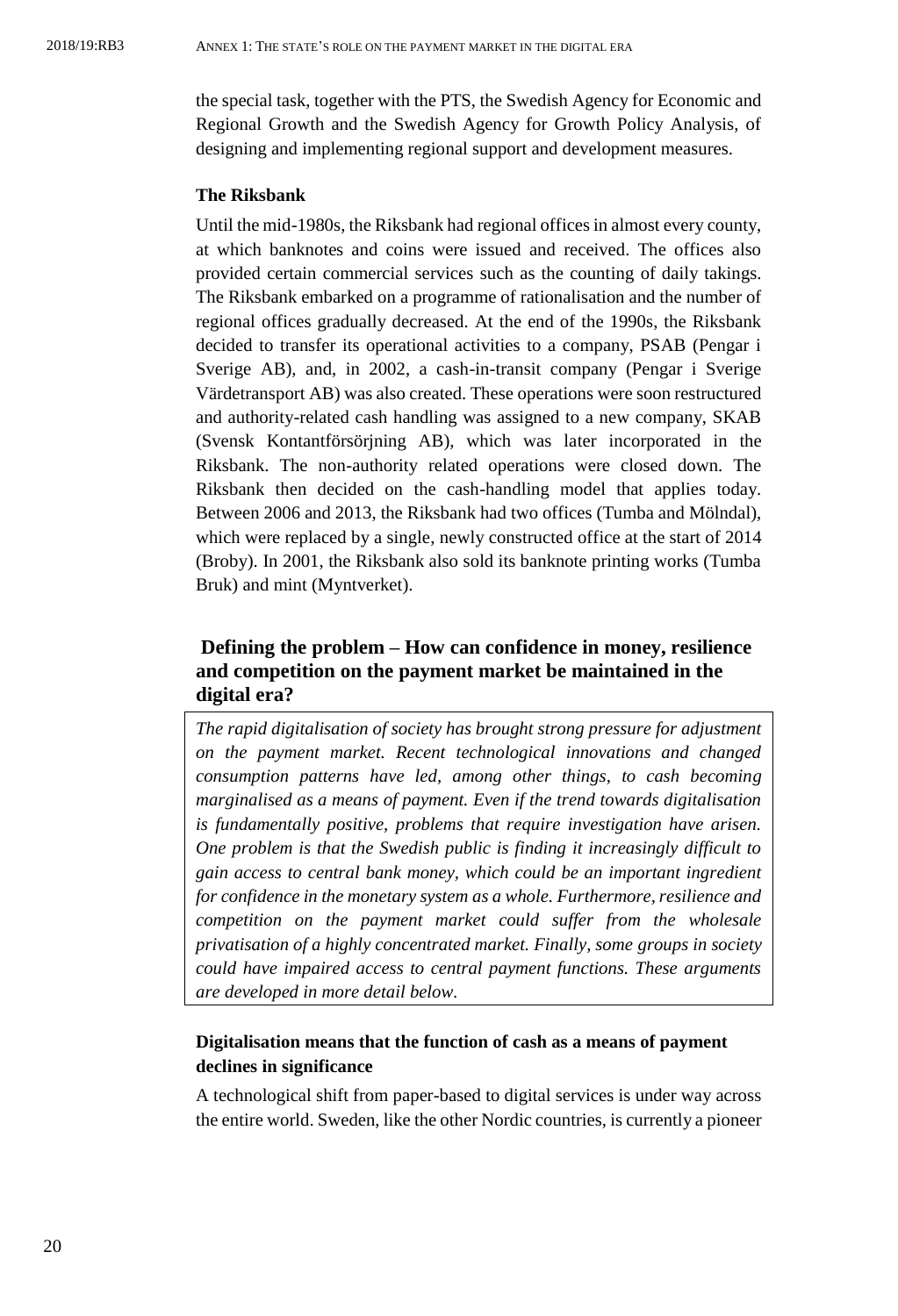with regard to these digital developments.<sup>21</sup> The transformation concerns many parts of society and also includes payments. From this perspective, it is perhaps not so strange that Sweden is also in the forefront with regard to making use of innovations in the payment market. However, this development means, at the same time, that the use of cash has declined rapidly. The result of this development is that Sweden has to plan for a cashless society. This does not mean that cash will disappear. Instead, cashless is defined as a situation in which cash is used and is accepted to such a limited extent that, in principle, it has ceased to function as a means of payment. When this happens, it will also undermine cash's function as a store of value.

There has been a lively debate over why cash is on the way out. The matter has also been analysed under the framework of the Riksbank Committee's inquiry, which resulted in a legislative proposal to regulate the banks' supply of cash services.<sup>22</sup> This will probably mean that the banks will not be able to reduce the supply of cash services too rapidly. It is difficult to work out how large a role is being played by the supply of and demand for cash in the decline of cash usage. The rapid emergence of new digital payment services such as iZettle, Paypal and Swish has been a strong contributory factor.<sup>23</sup> However, there are statistics that suggest that the trend towards an increasingly digitalised payment market also comes from the demand side to a great extent.<sup>24</sup> In turn, changes in demand are also being caused by changes in consumption habits due to increased eCommerce and demographic factors, where younger generations are increasingly rejecting cash.<sup>25</sup>

In light of this, it is difficult to believe that development into a cashless society can be reversed. In addition, digitalisation is a structural transformation entailing efficiency gains, which is fundamentally positive. However, it also creates problems that need to be analysed and managed in a positive way.

#### **The state's role on the payment market is being marginalised**

As was described in section 1, Swedish central government has always played a central role in the payment market, among other things by ensuring that the general public, via the Riksbank, has had access to state money – cash – for over 350 years. Furthermore, the central government has given the Riksbank the legal responsibility of promoting a safe and efficient payment system. The important role played by the Riksbank in the payment system is not unique for Sweden; central banks around the world have always played this role.

<sup>21</sup> See, for instance, the EU's Digital Economy and Society Index (DESI). In 2017, Sweden was in third place behind Denmark and Finland.

<sup>22</sup> Secure access to cash, SOU 2018:42

<sup>23</sup> See, for example, Arvidsson N., "Framväxten av mobila, elektroniska betalningstjänster i Sverige – en studie av förändring inom betalsystemet" (The emergence of mobile, electronic payment services in Sweden – a study of changes in the payment system), commissioned research report 2016:14, Swedish Competition Authority.

<sup>24</sup> See, for example, Erlandsson, F. and G. Guibourg, (2018), "Times are changing and so are payment patterns", Economic Commentary No. 6. 2018, Sveriges Riksbank. <sup>25</sup> Ibid.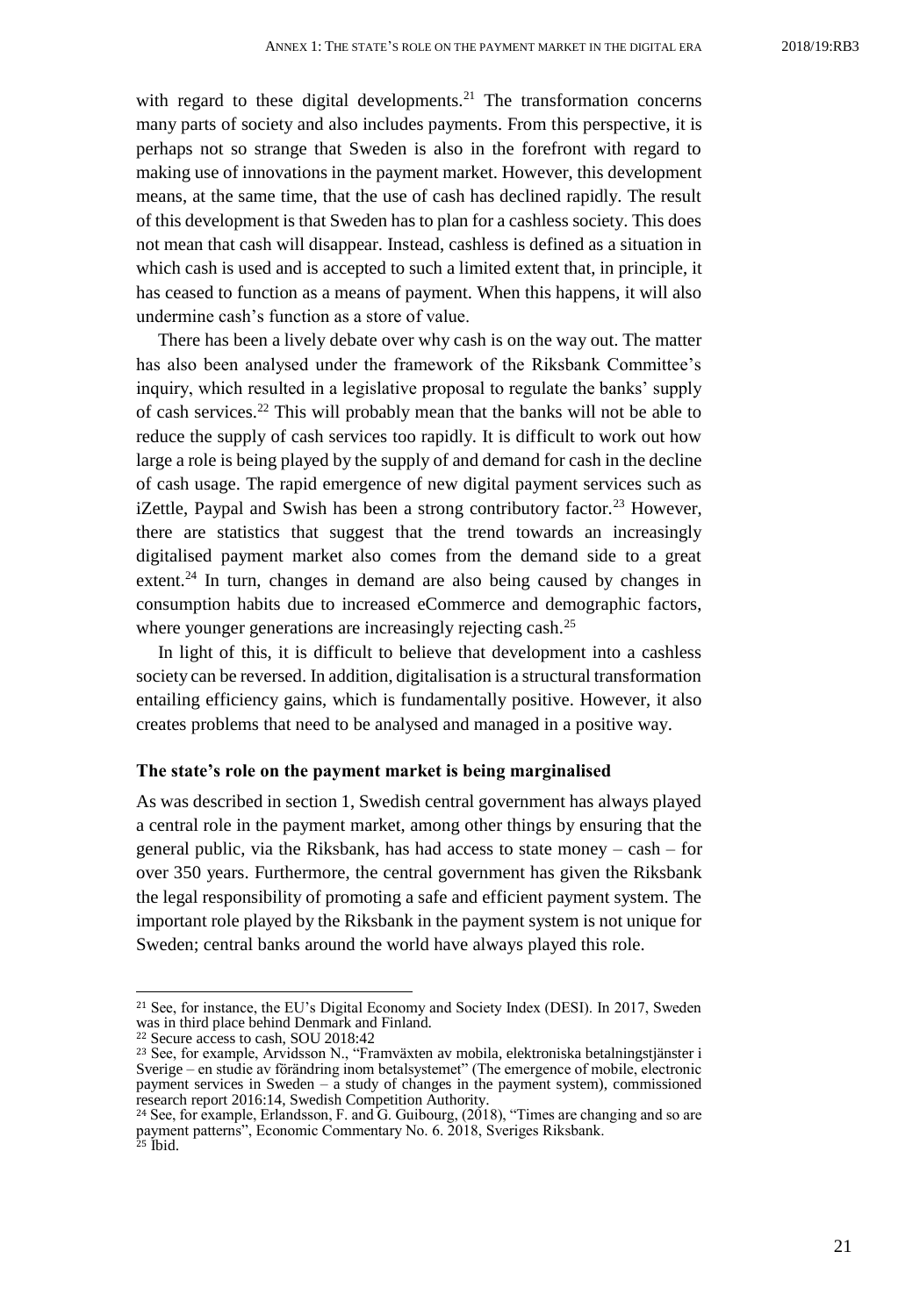The reason for this is that confidence in money is a precondition for the monetary system as a whole to function well. As was mentioned earlier, it was actually this central function for the creation and maintenance of confidence in money that originally led to the emergence of central banks (see section 1 for a more detailed description).<sup>26</sup>

Money is a precondition for a functioning economy and is thus a central part of a country's infrastructure. Even so, it is difficult to define exactly what money is. This is because money is ultimately a social convention based on the agreement by every member of a society to define something as money. Historically, just what is defined as money has varied over time and taken different forms in different geographical regions. The technology used to produce money and the material of which it consists has also changed throughout the ages – metal, paper or digital units. The great variation in the design of money shows that the actual form plays a subservient role. Instead, the most important thing is confidence that the object defined as money can be accepted as money.

Furthermore, an efficient monetary system is a public good like a country's defence and justice system. Central government has long had overall responsibility for providing this. To maintain confidence in money, central governments around the world have delegated certain core tasks to state-run central banks, such as issuing money in standardised formats (providing numbers), keeping the value of money stable through monetary policy, and ensuring that the payment system functions in a secure and efficient manner.

The state or central bank's money consists of cash, to which the general public has access, and the banks' reserves in central bank accounts, with the help of which the banks make payments to each other. Cash has long existed in parallel with private bank money, the money and payment services the banks provide via the general public's deposit accounts. At present, most of the money in circulation is private bank money.

There is an important difference between central bank money and private bank money. Central bank money is issued by, and forms a claim on, the central bank, that is ultimately the central government, while private bank money is a claim on the banks, which are private companies. Central banks can always create money and can, by definition, not become bankrupt, while the banks can and actually do sometimes go bankrupt.<sup>27</sup> This is why the general public often prefers cash when confidence in the banking system is questionable. This happened most recently following the global financial crisis, when demand for cash increased around the world (although not in Sweden) – see Figure 1.

#### **Figure 1. Cash in circulation as a percentage of GDP in various regions**

<sup>26</sup> See also Söderberg, G. (2018).

<sup>&</sup>lt;sup>27</sup> Central banks can even function with negative equity.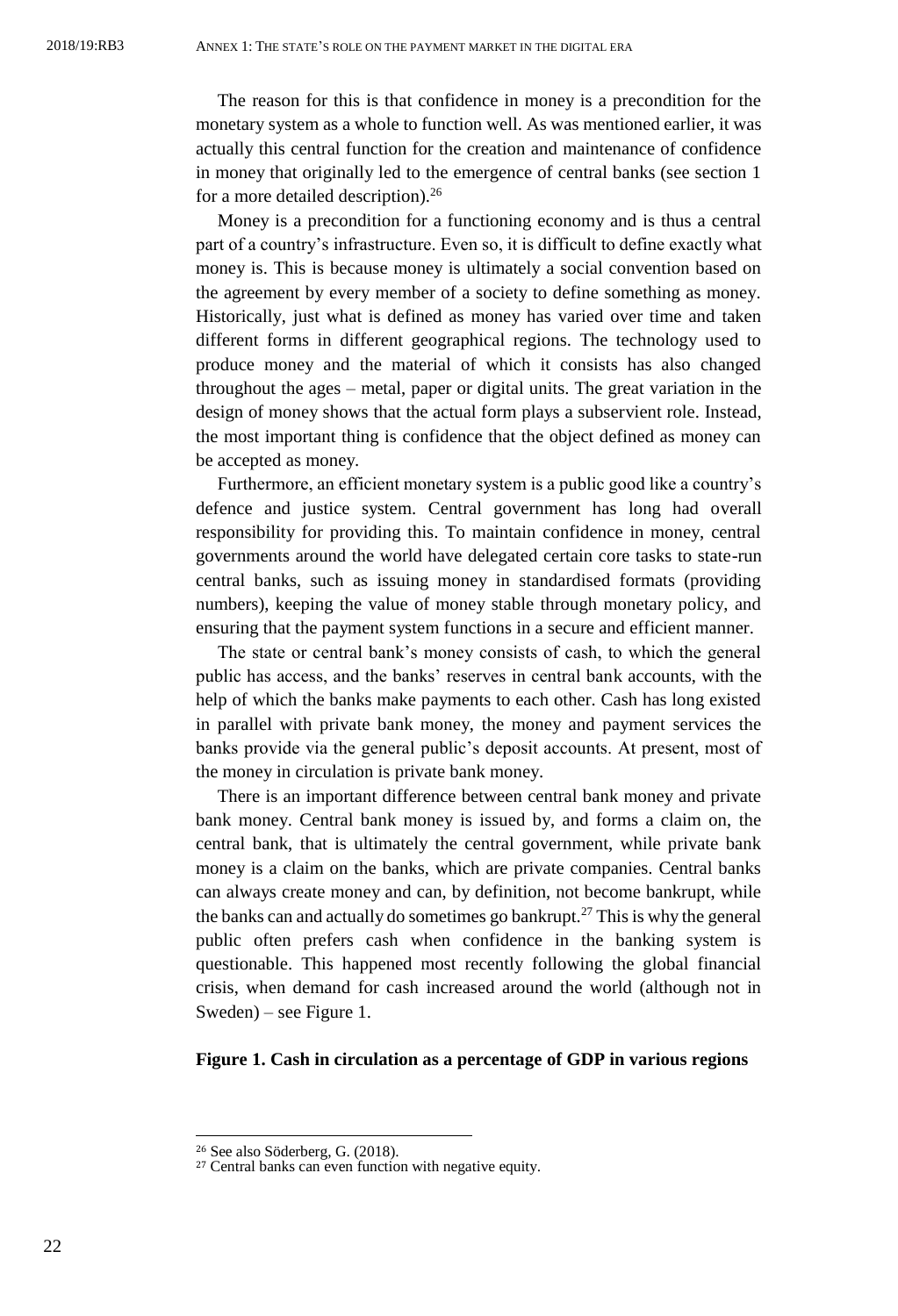

Source: Bech et al., 2018. "Payments are a-changin' but cash still rules", BIS Quarterly Review, March 2018.

There have been periods in history when either only central bank money or only private bank money has been available. However, these systems have turned out to be insufficiently robust over time. Many economists therefore claim that access by the general public to central bank money, the coexistence of central bank money and private bank money and one-to-one convertibility between both forms of money form central preconditions for a safe and efficient payment system.<sup>28</sup>

However, there are also those who do not consider that a cashless society would pose a problem for confidence in the monetary system. Despite everything, central government has other tools to make private bank money safe for the general public: bank regulations that make the banks safer and deposit guarantees that have been set up to make sure that the general public can feel that their deposits are safe. However, no matter how good regulatory frameworks and supervision may be, it has so far turned out to be impossible to eliminate all risk of recurrent financial crises. Likewise, it is not beyond all doubt that, in a crisis situation, the general public would not consider private bank money covered by the deposit guarantee to be as safe as central bank money. As yet, a system with only private bank money supported by the deposit guarantee has not been tested, either in Sweden or abroad. Ultimately, it is a political issue whether central government wishes to offer the security provided by access to central bank money to a restricted group of financial corporations or to the general public at large.

<sup>28</sup> BIS (2003), "The role of central bank money in payment systems," Committee on Payment and Settlement Systems, August[. https://www.bis.org.](https://www.bis.org/)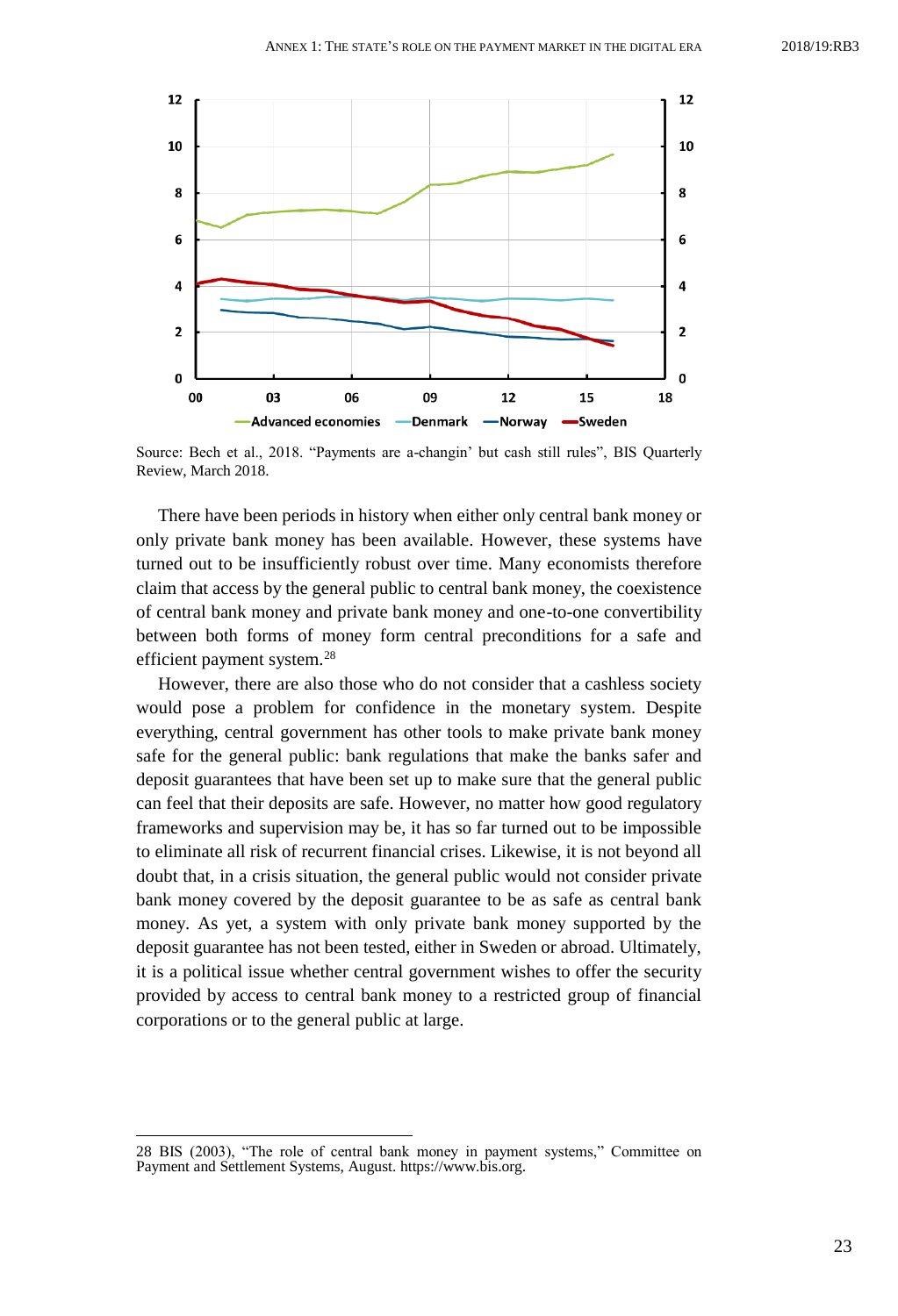#### **Digital exclusion**

Even if the increased trend towards digitalisation in general is positive, it is difficult for certain groups to manage. According to the PTS, at least half a million Swedes are in what is known as a digital exclusion. As this group does not have access to, or is able to use, the technology required to make digital payments, it is not assessed as having access to basic payment services to a sufficient degree.<sup>29</sup> Payments are a part of this, but the problems for those outside of the digital society are of course much greater than this and here both the state and the private sector need to take some responsibility. Solving this problem in an increasingly digitalised society is a major challenge in which several parties need to cooperate. Technological solutions that are also simple and user-friendly for vulnerable groups need to be developed.

#### **Resilience and competition on the payment market are deteriorating**

Even though many new actors have emerged recently, the payment market is still heavily concentrated and dominated by the major banks. The banks' dominance is because central parts of the payment system and payment services – Bankgiro, Bankomat and Swish et al. – are jointly owned.<sup>30</sup> When it comes to card payments, the market is entirely dominated by two US companies. This heavy concentration is not unique for the Swedish market but is, instead, a consequence of the special characteristics of the payment market. Economies of scale in combination with network effects create a combination that often results in a single system being able to serve an entire market. The payment market is thus often described as a 'natural monopoly' (see section 4 for a more detailed description of the payment market).

This gives rise to important questions concerning resilience and competition on the market. On one hand, it is efficient to utilise economies of scale and network effects by having individual systems that serve the entire market. However, on the other hand, this leads to vulnerabilities regarding resilience to shocks and crisis preparedness of a very central part of the country's infrastructure, not least when parts of this infrastructure are located beyond the country's borders. The preparedness aspect raises issues concerning the need for alternative systems. Historically, this is a function that cash has always had: when banking systems have not been accessible due to shocks, it has been possible to pay with cash. Now, however, cash has become marginalised as a means of payment and can no longer fulfil this function. Furthermore, cash withdrawals are highly dependent on access to electricity and a functioning banking system.

As cash has historically been an alternative means of payment, albeit to an ever-decreasing extent recently, it has been able to function as competition to

<sup>29</sup> Swedish Post and Telecom Authority (2017). Grundläggande betaltjänster i en digitaliserad framtid (Essential payment services in a digitalised future), report no. <sup>30</sup> See, for example, Stefan Åkerblom, "Payment services market in Sweden", Swedish Competition Authority's report series 2017:7.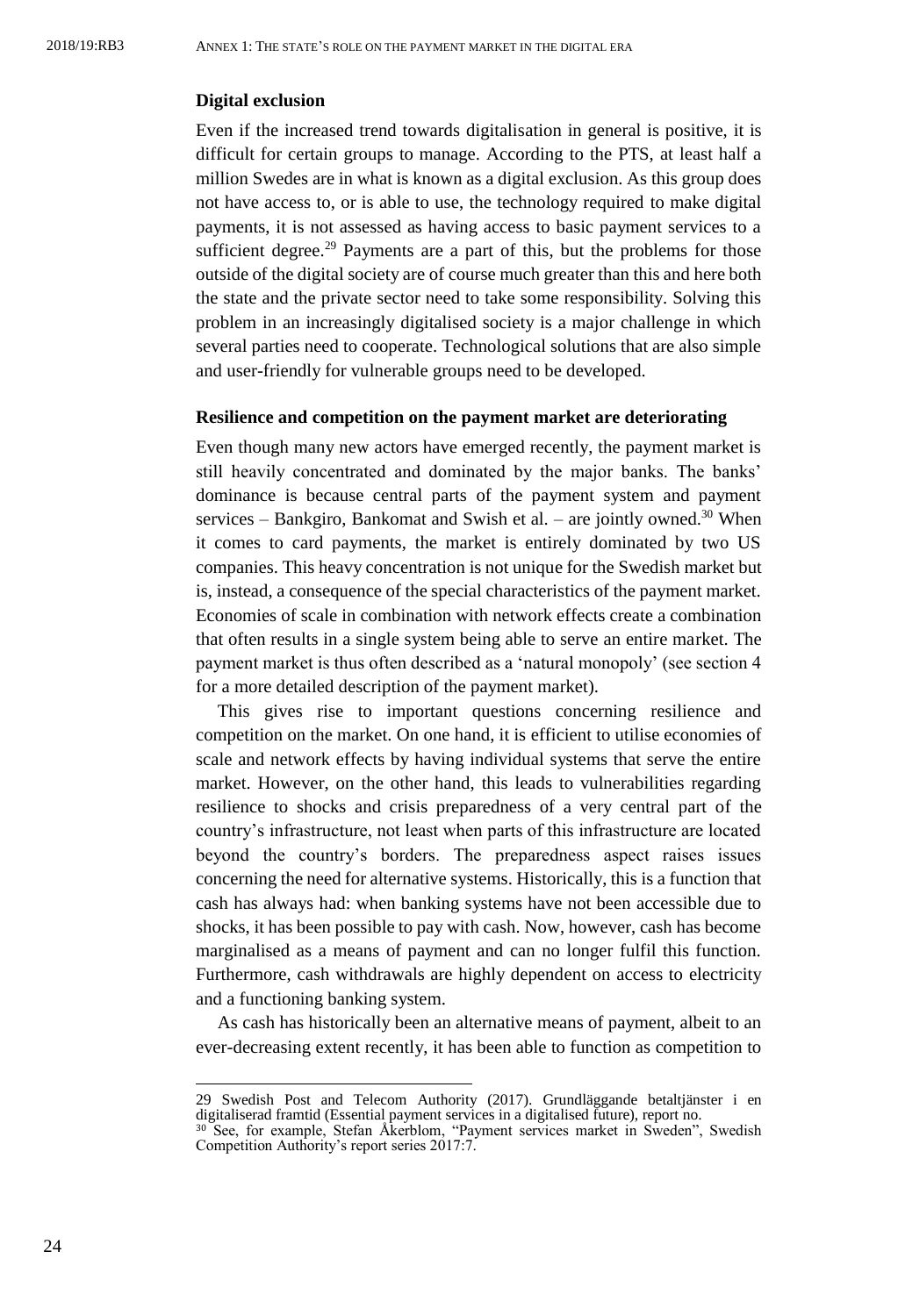the banks' payment services. This may have contributed towards limiting the banks' ability to use their dominant position to charge excess profits, above all from the trade sector. Recently, new European legislation<sup>31</sup> has been passed to promote competition on the market, at the same time as new actors within the FinTech sector in particular have started to gain market share. However, the underlying systems that handle the payments and to which actors on the market need access are still owned by a small number of banks.

#### <span id="page-24-0"></span>**The Swedish payment market today**

*The payment market is undergoing rapid transformation. Card payments and the use of Swish are increasing over time, as is use of the Internet and mobile telephones. At the same time, new innovative payment services are emerging, such as iZettle and Trustly. Despite this development, the Swedish payment market remains concentrated on a small number of technical infrastructures and the major banks. This section gives a brief overview of the Swedish payment market, with its trends and driving forces.*

A payment is a transfer of a monetary value from one party to another, often as compensation for goods or services, and a payment service is a product or service that enables such a transfer. For a modern economy to work well, appropriate and cost-effective payment services are needed. The most important payment services in the Swedish market are debit and credit cards, credit transfers, direct debits and instant payments (Swish). These payment services are account-based, which is to say that money is transferred between accounts that are normally held in the banks. Cash is not a payment service but a *means of payment* in which the monetary value lies in the banknote or coin and the transfer takes place in conjunction with the delivery of the means of payment.

The payment market is transforming rapidly. Below, we briefly describe the most important trends and their interaction. Possibly the most important pair of trends is the long-term increase of card payments and Swish in combination with declining cash use, particularly considering that cards and Swish are substitutes for cash when making payments at points of sale and between private persons. There now also exist what are known as contactless smart cards, which only need to be held against a card terminal when making a smaller purchase (under SEK 200–250), with no need to enter a code. This speeds up card payments and will provide further competition with cash, which is generally used for lower value payments.

The second pair of trends is the long-term increase of internet and, perhaps above all, mobile bank use combined with the long-term decline in the use of paper-based direct debits, as these are close substitutes for each other. This

<sup>31</sup> Directive (EU) 2015/2366 of the European Parliament and of the Council of 25 November 2015 on payment services in the internal market, amending Directives 2002/65/EC, 2009/110/EC and 2013/36/EU and Regulation (EU) No 1093/2010, and repealing Directive 2007/64/EC (PSD2).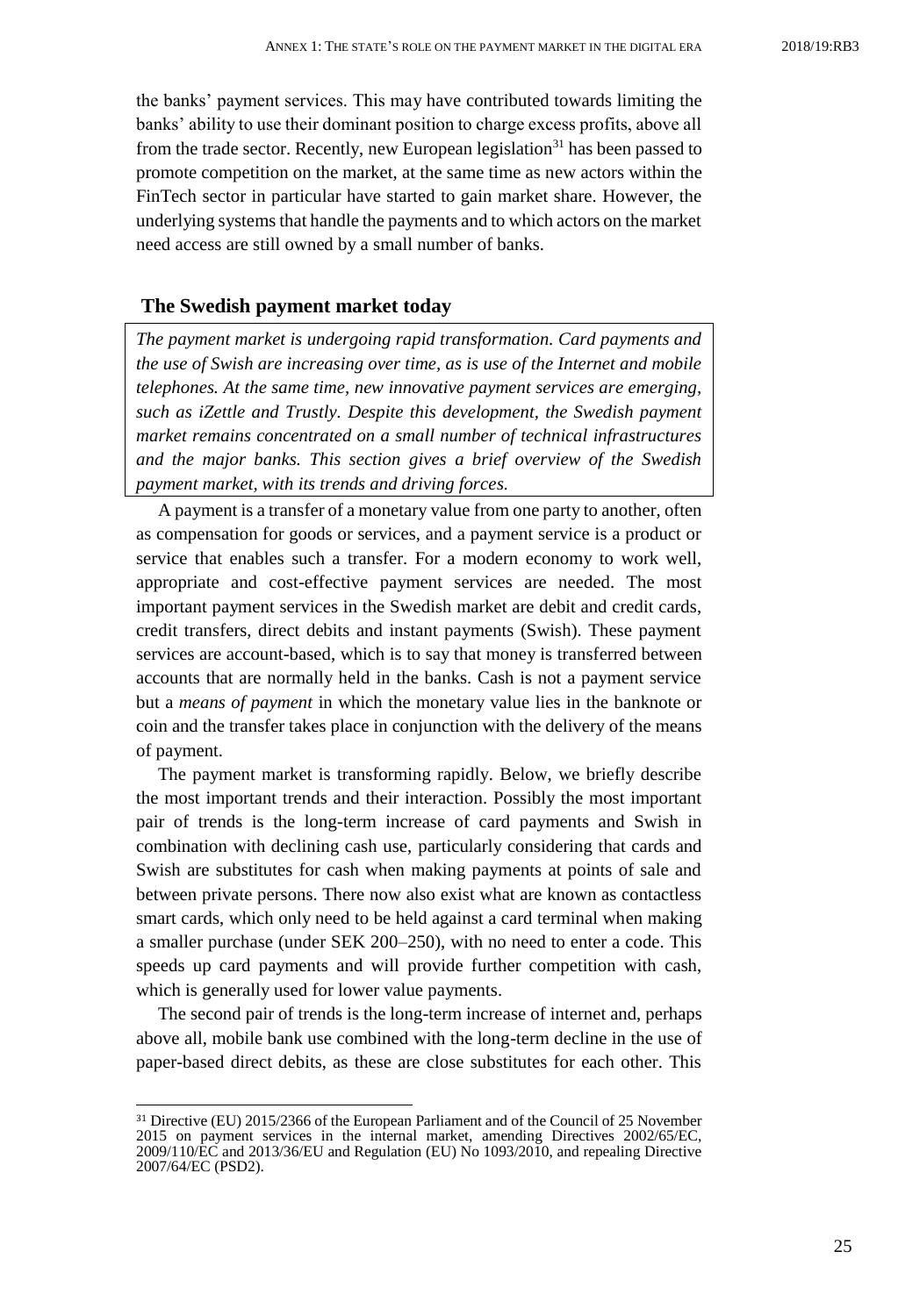trend is partly a consequence of demographic changes (it is primarily older people who use paper-based direct debits) and increased access to smartphones, tablet computers and other computers that can be used to access internet and mobile banking. E-invoices are also a service that can be assumed to have contributed to a reduction in paper-based direct debits by making it much more convenient to pay via internet or mobile banking.

The trends above are shown in Figure 2 for the most common payment services in terms of the number of payments and the value mediated with the year 2000 as base year. In general terms, the figure shows that cash withdrawals from ATMs have halved in absolute figures, while paper-based direct debits have more than halved, electronic credit transfers have almost doubled and card usage has increased many times over since the year 2000. Swish is not included as its rapid development makes it difficult to illustrate in the same figure as the other services. Today, around 70 per cent of Swedish consumers have access to Swish. In value terms, Swish overtook cash withdrawals in 2017. When asked which means of payment they used to make their most recent payment, the percentage responding cash has fallen from about 39 per cent in 2010 to about 13 per cent in 2018.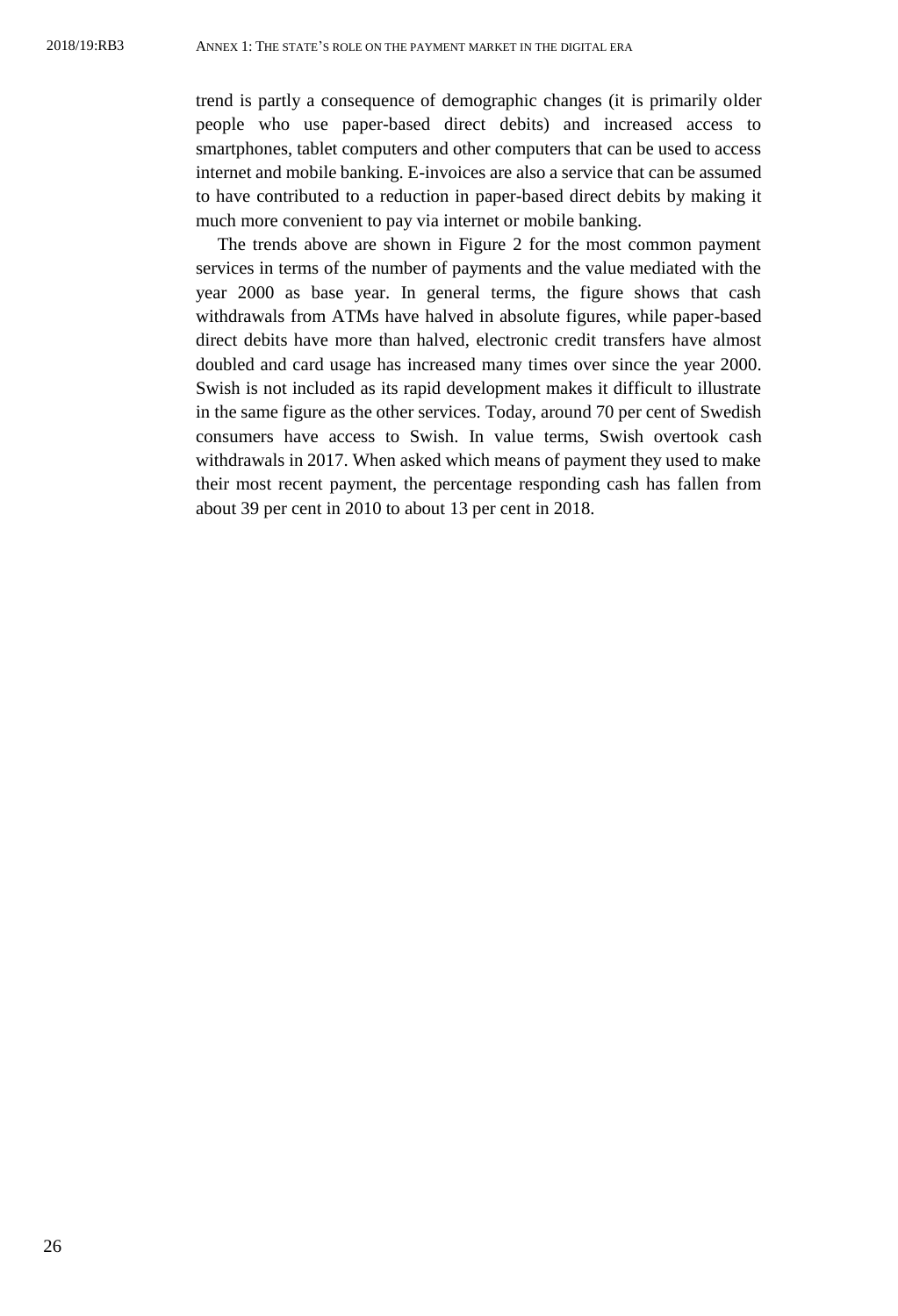

**Figure 2. Development of the most common payment services 2000–2017**

Source: The Riksbank

Note. Transaction value. Index, base year = 2000.

One further trend is that new payment service suppliers that are not banks are starting to become established on the payment market. The foremost examples are Klarna and iZettle, but there are also a number of others, such as Trustly, for example. These actors compete with the banks on the payment market but they also often cooperate with the banks. For example, it is not unusual for small business owners to have access to iZettle's services through their ordinary banks. On the other hand, some actors, such as Klarna, will choose to become banks when their operations become large enough.

In other words, there is functioning competition in prices and new services in the Swedish payment market. Nonetheless, it remains highly concentrated and is dominated by the major banks. The concentration in the technical infrastructure that enables payments is even higher, for example the technical systems of Bankgirot, Visa and Mastercard. Innovative payment services, such as Apple Pay and Samsung Pay for example, are usually only a new way of initiating a payment through the existing infrastructure and thus do not reduce the underlying dominance.

It is not just the Swedish payment market that has such a high concentration among banks and technical infrastructure; instead, this is the normal situation in most countries. There is a reason for this, as the payment market has three characteristics that lead to concentration: (a) economies of scale, (b) synergies and (c) network effects.

Economies of scale and synergies arise when there are high fixed costs and the cost for producing an extra unit of a commodity or service is low. For electronic payment services, this is due to investments in central IT systems, among other things. Network effects arise when the value of having access to a service or commodity increases with the number of other actors having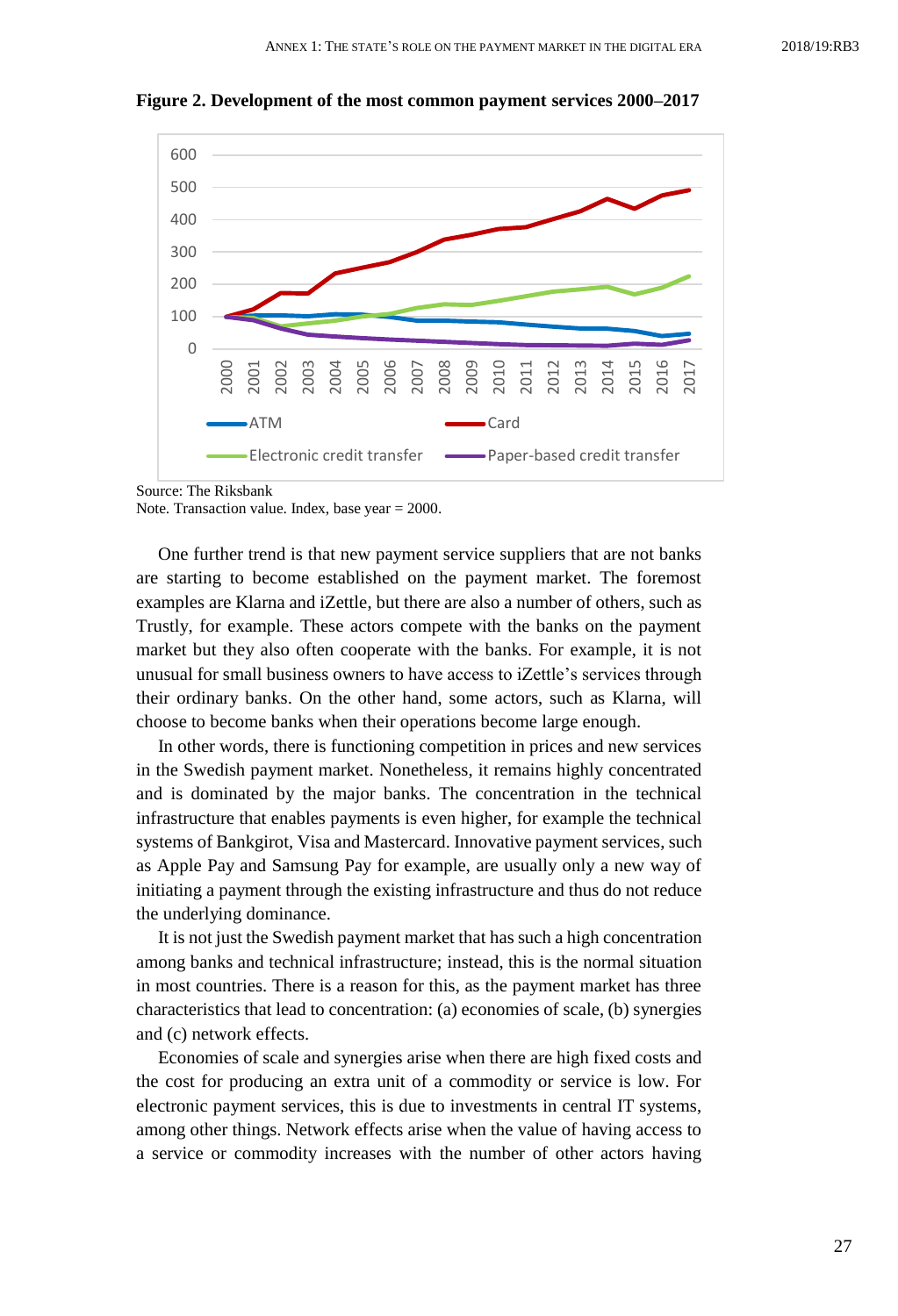access to the same service or commodity. The telephone is the most common example as the value of owning a telephone increases in proportion to the number of other people that can be reached with it. The same reasoning also applies to cash and electronic payment services. A special version of network effect arises on so-called two-sided markets, which consist of two distinct categories of actor and in which the value of being connected to a service depends on how many members of the other group use the service. For example, if many consumers have cards, it becomes attractive for traders to be able to accept card payments, and vice versa. Together, these forces lead to a concentrated market. In economics, such markets are usually known as *natural monopolies*.

#### <span id="page-27-0"></span>**Tools of the state, including the e-krona**

*The payment market is highly concentrated due to its basic characteristics: economies of scale, synergies and network effects. There are two main alternatives for such markets: either the state itself can own and run operations or it can regulate and oversee them. Historically, both Sweden and other countries have chosen a combination of both approaches – the state runs part of the operations, while it also monitors and regulates the part run by the private sector. This section also describes possible consequences of the various tools for the Riksbank's balance sheet and allocation of profits to the state. Finally, it describes how monetary policy and financial stability could be affected by the introduction of an e-krona.*

# *Possible tools to counteract high concentration in the payment market*

The concentration that markets with the characteristics of a natural monopoly (as described in section 3) risk developing can lead to competition problems and create what are known as single points of failure, whose functions are critical for the functioning of the entire market. Private actors are expected to act according to a profit motive, which means that they do not necessarily take account of all consequences their decisions may have for consumers and other participants. The state can use various tools to ensure healthy competition and a robust payment system, as well as universal access to basic payment services. In brief, the state can regulate or run/own operations.

## **The state has long played an active role on the supply side of the payment market**

Cash provides one example of the state's role as direct participant in the market. Previously, the state also played an active role via Postgirot, Posten, Svensk Kassaservice (Swedish Cashier Service) and also, at times, the Riksbank's cash counting and small change services (see section 3 for a more detailed description). Indirect participation also exists via the procurement of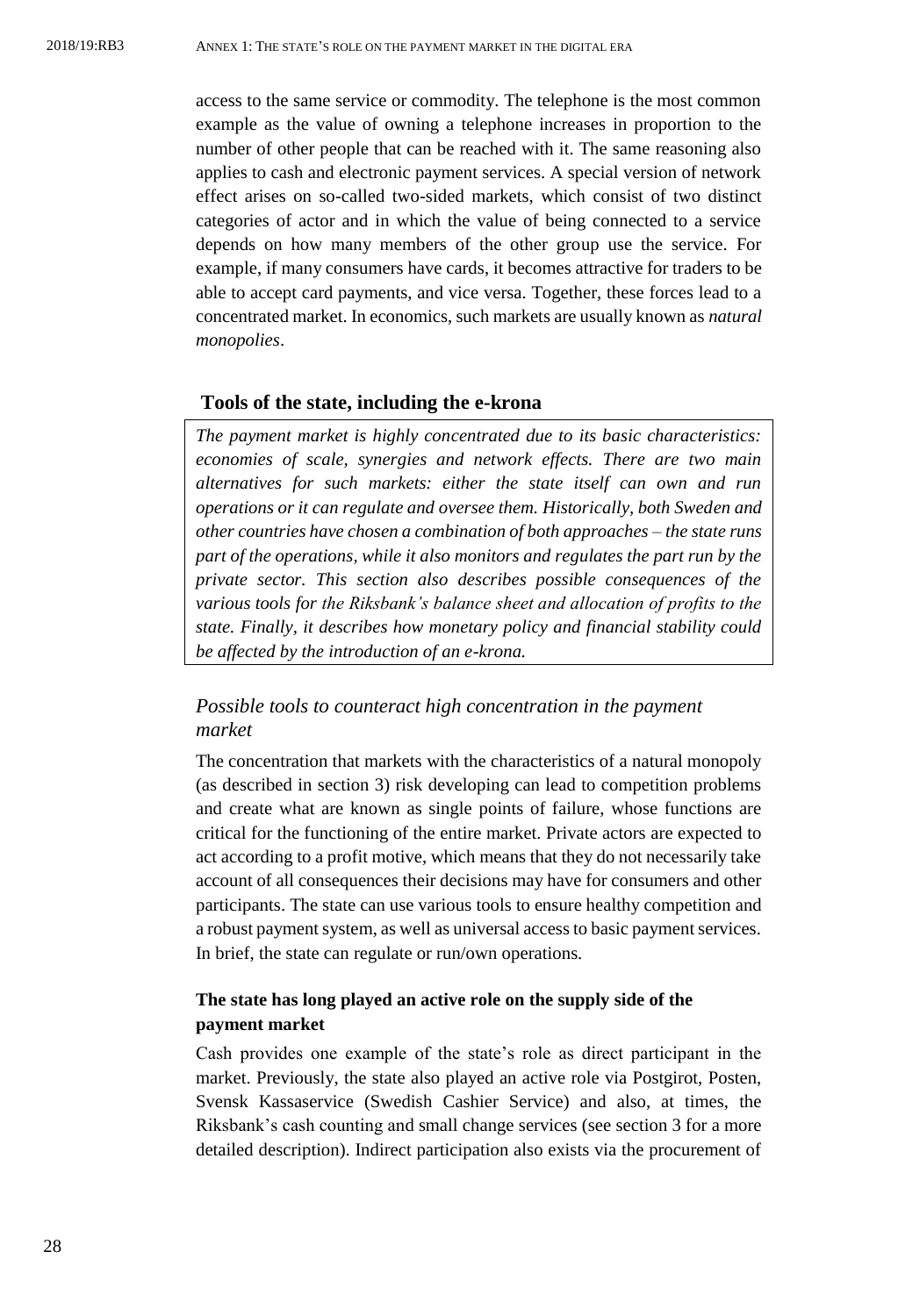payment services when the market is unable to supply them (county administrative boards, PTS and Swedish National Debt Office). The state has also had indirect participation through its owner shares in certain banks.

Outside the payment market, the state has also played an active role to promote competition – SBAB, on the mortgage market, is one example. The state also has ownership on the media market, via SVT and Sveriges Radio, where the state supplies news and entertainment to ensure that everybody has access to important information from an independent source. State involvement in the payment market can also be made with the aim of increasing robustness. In its day, Postgirot was an independent payment system that could be used as an alternative in the event of disruptions to the privately owned Bankgirot. A state supply can also contribute towards safeguarding public access to basic payment services, which was one of the arguments behind the formation of Svensk Kassaservice.

An e-krona would involve the state maintaining the role as active participant in the payment market that it has had, via cash, for several centuries. This is because it would function approximately as cash.

## **Regulations are an alternative, or complement, to direct state participation on the market**

Offering payment services to the general public or providing clearing and settlement services requires a license from the Swedish financial supervisory authority, Finansinspektionen (FI). Such licenses are based on various laws (the Payment Services Act, the Banking and Financing Act, the Securities Market Act and so on) which specify the demands with which these institutes must comply, for example in terms of capital, to ensure fundamental robustness. Other laws regulate the supply of services. For example, banks are obliged to provide transaction accounts with basic payment services to EU citizens. Other statutes yet regulate the pricing of certain services (the EU regulation on cross-border payments in euro and the EU regulation on interchange fees for card-based payment transactions). Regulations also specify information requirements and consumer protection. In addition, there is more general legislation surrounding competition protection that is not directly tied to payment services and the payment market. The robustness of the underlying infrastructure is regulated, for example through requirements for redundancy in certain functions. The state has also created a number of authorities with specific mandates to ensure compliance with regulations.

As regards cash and its function in society, the state has adopted, or will adopt, a number of regulations. Firstly, cash has a special legal status – legal tender – that decrees the universal obligation to accept cash. In practice, however, this provision is not binding but can be waived by mutual agreement, which is why some shops and businesses have chosen no longer to accept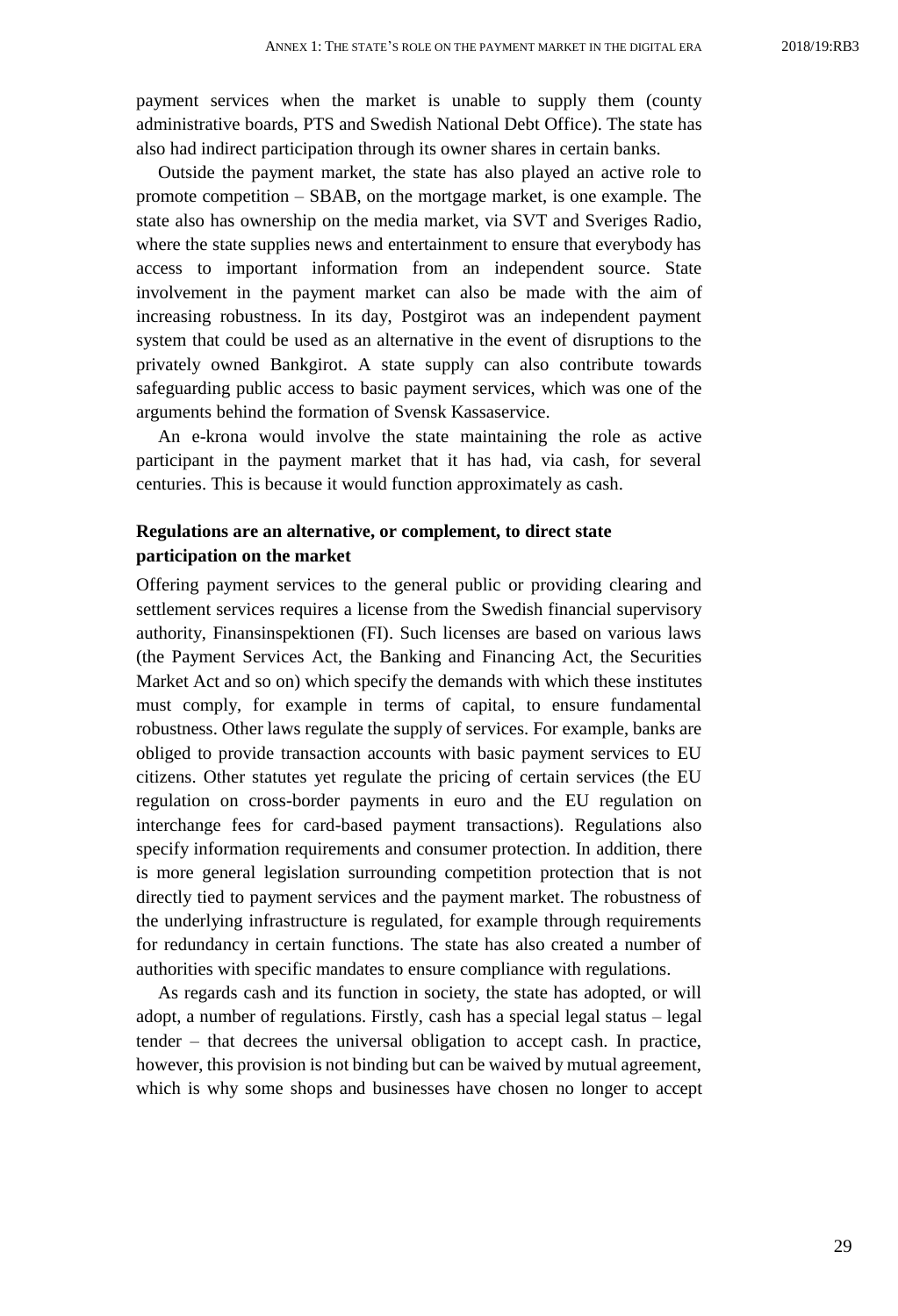cash.<sup>32</sup> As the trade sector can increasingly be expected to stop accepting cash, the function of cash as a generally accepted means of payment will be lost. In an interim report<sup>33</sup>, the Riksbank Committee has proposed that certain banks should be obliged to provide cash services in the form of possibilities for the withdrawal and deposit of daily takings. It is thus possible to regulate the obligations to accept cash and provide cash services, but it is not possible to regulate an obligation for consumers to pay in cash in certain situations or at certain places. Consequently, regulation alone cannot ensure the presence of state money on the payment market as it is likely that consumers will continue their transition to digital payment services and that shops may cease to accept cash. The cash market is a two-sided market (see section 3) and, when one part of the market, in this case consumers, stops using the service, the other part (the trade sector and banks) will also stop accepting or supplying the service.

Similarly, state involvement in the market's supply side is not always enough to achieve the desired effect. For example, the Riksdag chose to abolish the legal support for Svensk Kassaservice and sold Postgirot.<sup>34</sup> Direct involvement could give rise to subsidies and distorted competition and to conflicts of interest arising in cases where the state regulates an operation it runs itself.

Like state ownership, regulation can also result in distortions. For example, the state has introduced a deposit guarantee to create confidence in bank deposits and to protect consumers. However, this type of protection could provide an incentive for consumers and/or banks to take greater risks than they otherwise would have. For example, consumers do not have as strong an incentive to examine their bank's financial position when they know that their money is protected by the state. For this reason, the banks' incentive to manage their risks to a sufficient extent also decreases.

## *Possible consequences of the various tools for the Riksbank's balance sheet and allocation of profits to the state*

*The possible tools that the state has to attain an efficient and safe payment market have various consequences for central government finances. The increased regulation and oversight of the payment market could entail a certain increase of the costs for this. Like cash, an e-krona could involve increased seigniorage revenues for the Riksbank, which would then be transferred via dividend payments to the state. This section examines how the state's revenues would be affected by the various alternatives to counteract the concentration on the payment market.*

<sup>32</sup> The principle of freedom of contract also applies in the euro area. However, the European Commission issued a recommendation in 2010 to clarify the extent of the position of the euro as legal tender. This states that payments in euro banknotes and euro coins should be the rule in retail transactions and that it should only be possible to refuse cash for special reasons, such as the retailer having no change.

<sup>33</sup> SOU 2018:42 on ensuring access to cash.

<sup>&</sup>lt;sup>34</sup> However, Postgirot was a well-functioning operation for several decades and probably played a key role in the creation of today's efficient payment market.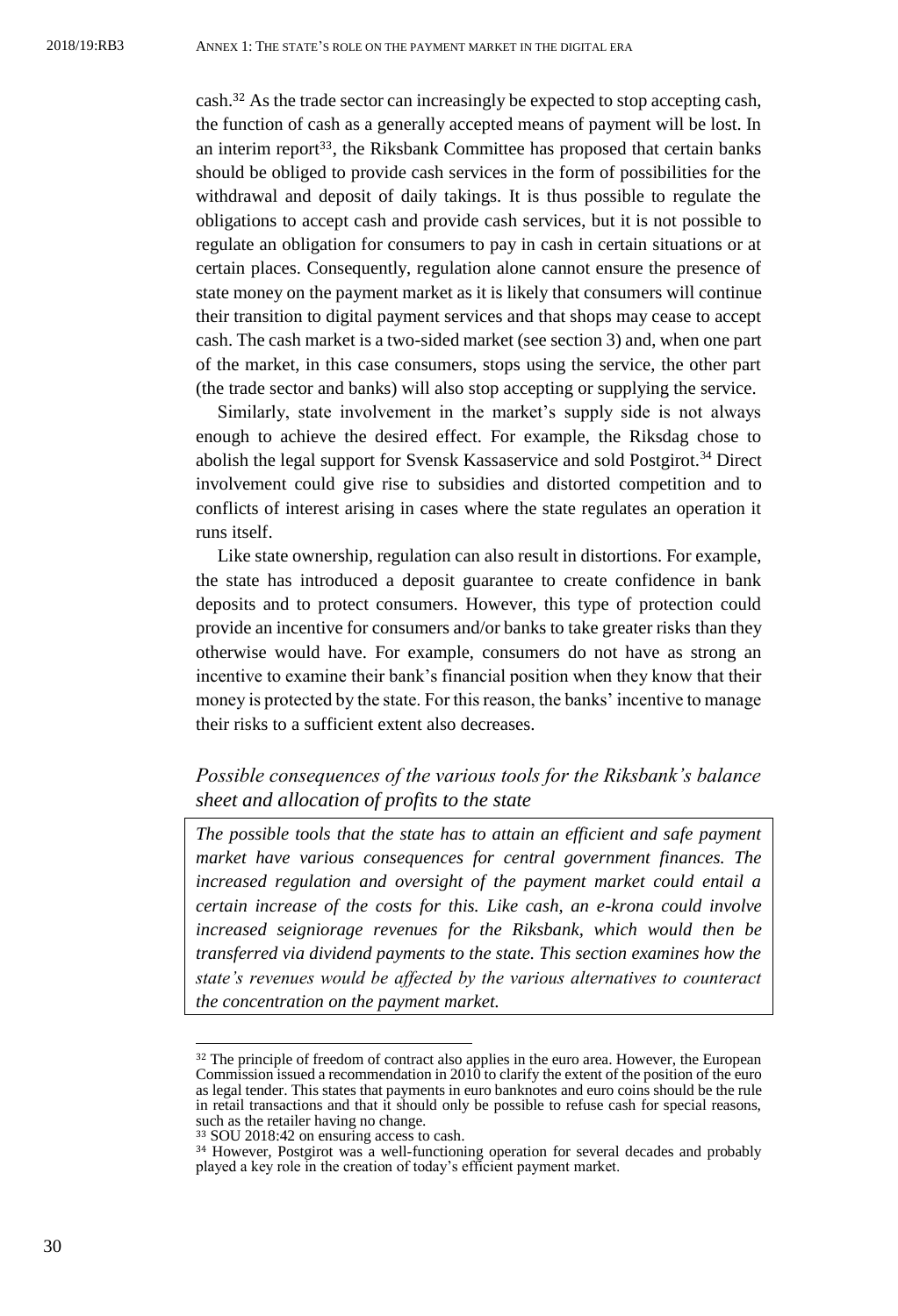#### **Increased regulation and oversight**

In general, it is difficult to achieve cost-effectiveness and innovation on a market with a natural monopoly. On the payment market, this would require major investments in infrastructure in the wholesale channel, after which the cost of connecting another user would be very low – so there would be economies of scale. This means that, if the price were to reflect the marginal cost, that is the cost of producing a further unit, a company active on this market would make a loss, as the major investments required initially would, quite simply, not be worth it. On the other hand, if the company, as a lone participant, were allowed to set the price itself, excess profits would arise, in addition to which quantities would be too small, as in all monopoly situations.

If the market is to be run by a private company, the best solution, in theory, is for the state to ensure that the monopolising company is limited to charging a price that corresponds to the average cost. However, it can be difficult to know what the exact average cost actually is, particularly as there lacks motivation in the form of competition to streamline productivity. As long as cash exists as an alternative, the monopoly situation on the payment market can be limited. If cash disappears and is not replaced by an electronic state alternative, it is possible that the increased regulation and oversight of the payment system would require increased efforts to ensure that pricing on the market is correct and that the companies are taking responsibility in areas such as crisis preparedness.

#### **The e-krona**

Issuing money generates revenues. For cash, this is because the Riksbank can issue banknotes and coins for a very low cost. The Riksbank does not pay any interest on this cash, but the revenues can be used to fund investments in bonds and other interest-bearing assets. In normal times, when interest rates are positive, this means that cash generates a profit for the Riksbank, which is normally called seigniorage. As cash usage has declined in Sweden, so too has seigniorage. In Figure 3, it can be seen that the central banks in the euro area, United States and Switzerland have outstanding cash in their balance sheets in an amount corresponding to around 10 per cent of GDP, while, for the Riksbank, this is about 1 per cent of GDP.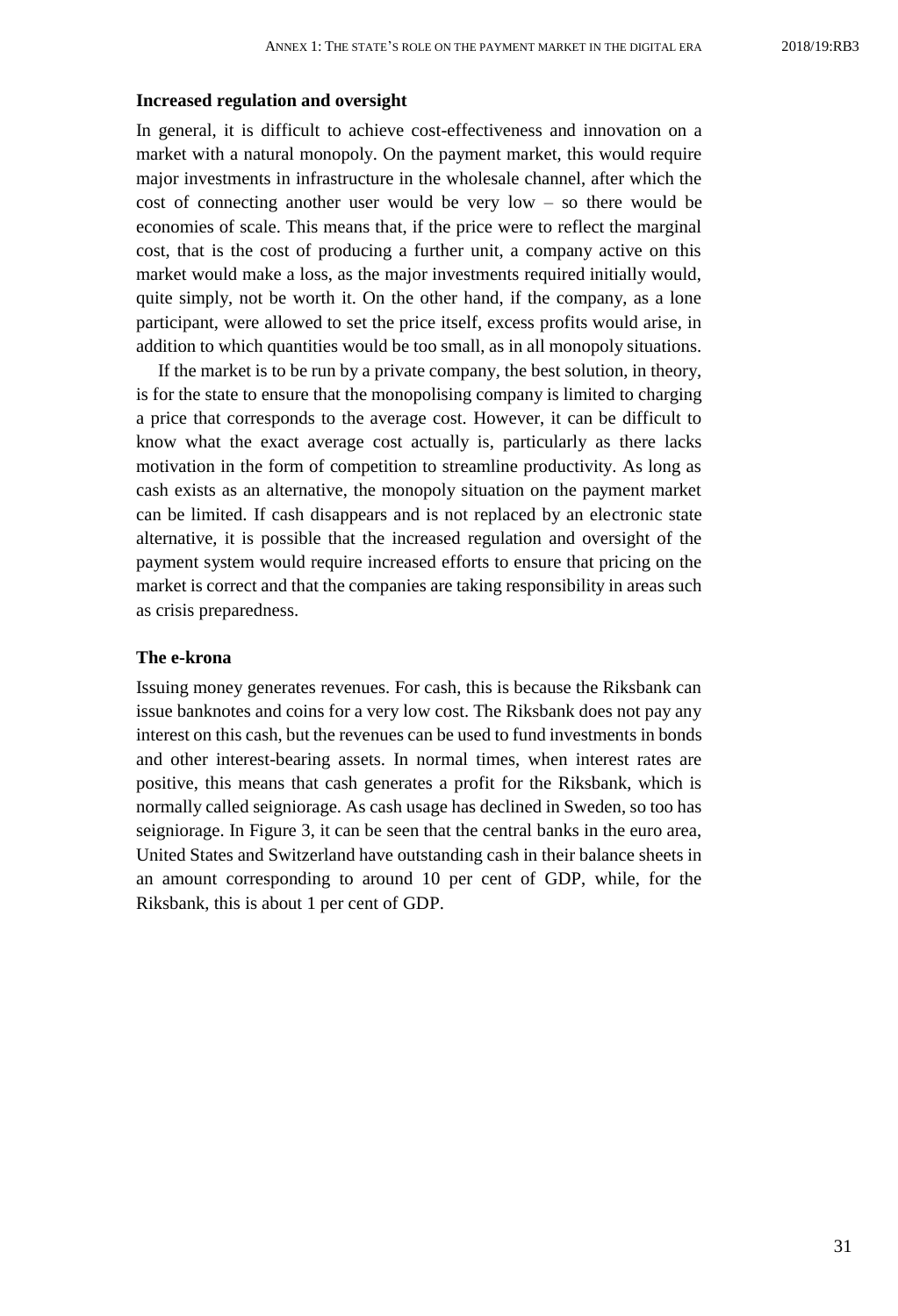

**Figure** 3. Equity and cash on various central banks' balance sheets (2018)

Sources: The respective central banks and national statistical sources.

When the Riksbank makes a profit, the surplus is transferred to the state. Seigniorage thus becomes a kind of tax on cash.<sup>35</sup> In Sweden, the Riksbank's ordinary dividend payments to the state have averaged about SEK 5 billion per year since 1988.<sup>36</sup> This amount has thereby remained approximately the same as GDP has increased, which shows that dividend payments as a share of GDP have continually decreased over time. A non-interest bearing e-krona would fulfil the same function as cash in the Riksbank's balance sheet. Seigniorage revenues would thus increase in line with the amount of e-kronas circulating in the economy (and would become higher as the level of interest rates in the economy rises).

Issuing interest-bearing money also normally generates a profit. If the money is kept in private bank accounts instead of in cash, interest is normally received from the bank. However, this interest is lower than the interest paid for money borrowed from the bank. The banks thus earn money on the interest rate differential between lending and deposit rates. Similarly, an interestbearing e-krona would also generate interest income for the Riksbank and, ultimately, the state. The interest on the e-krona, which would correspond to

Note. Per cent of GDP/

<sup>35</sup> In theory, it would be better for welfare to use this kind of tax instead of tax on income from employment, for example, which creates a negative incentive for the labour supply (see, for example, Fischer, Stanley "Seigniorage and Fixed Exchange Rates: An Optimal Inflation Tax Analysis." Financial Policies and the World Capital Market: The Problem of Latin American Countries, edited by Rudiger Dornbusch and Maurice Obstfeld. Chicago: University of Chicago Press, (1983), pp.

<sup>36</sup> See "Does the Riksbank have to make a profit? Challenges for the funding of the Riksbank." Speech to Swedish House of Finance (SHoF), Stockholm. Kerstin af Jochnick. January 2015.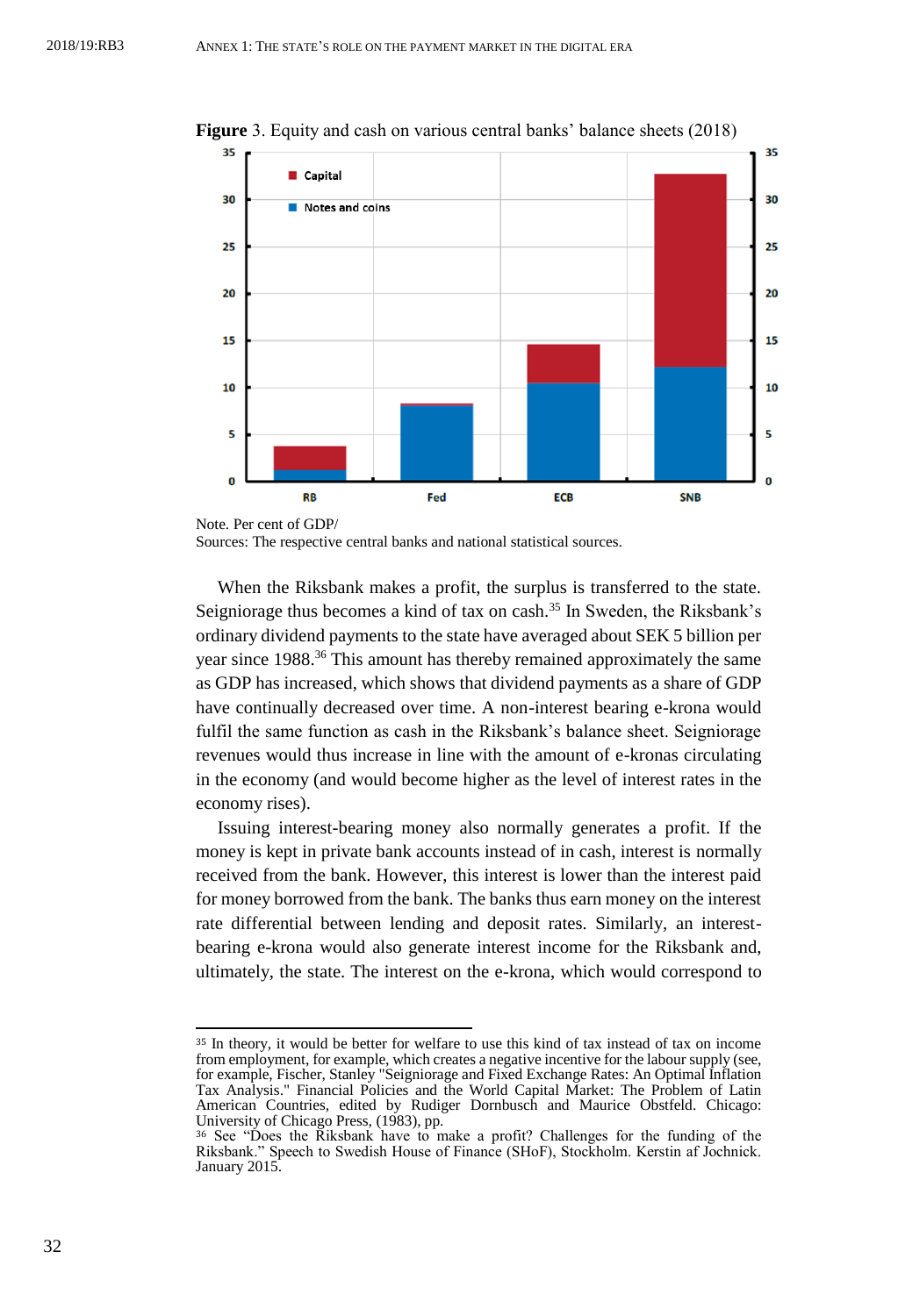cash on the Riksbank's balance sheet, would be lower than the yields from the other assets in which the Riksbank would be able to invest this money.

# *Possible consequences for monetary policy and financial stability of the introduction of an e-krona.*

*The consequences of the e-krona for monetary policy and financial stability depend on how great the demand will be for it. The demand depends, in turn, on how the e-krona is designed. An e-krona with little demand can be expected to have a marginal impact on monetary policy and financial stability, while a more attractive e-krona would have slightly greater effects. This is described in a little more detail below.*

*For monetary policy, the greatest consequence of introducing an e-krona would be that it would no longer be possible to cut the repo rate below zero if an interest-free e-krona was introduced without restriction.* With an interestbearing e-krona, the repo rate's lower bound would not be affected. Other consequences for monetary policy would be very limited, regardless of whether or not the e-krona bears interest.

The introduction of an e-krona may lead to certain changes in the *financial system*, both in normal times and in times of economic and financial unease. How great the impact will be depends on the extent to which the e-krona is used as a means of payment and for saving. Banks fulfil an important function in society in that they allow households and companies to save and borrow money. They use short-term deposits, into salary accounts for example, to fund their long-term lending to households and companies. This is largely considered positive for society as it contributes to the efficient use of capital. The introduction of an e-krona could lead to a reduction in bank deposits as bank customers would be able to choose to move some of their deposits to ekrona in the same way as they can move their money between bank deposits and cash today. If the e-krona were to take over a certain share of deposits, banks could compensate for this by using wholesale funding. This could lead to higher funding costs for the banking system.<sup>37</sup> This could, in turn, either reduce banks' profitability or result in them raising their lending rates slightly to retain their deposits.

Here, however, it should be remembered that cash usage has fallen to a low level in Sweden, from an international perspective. As the e-krona would be competing for bank deposits in the same way as cash, this means that a certain transition to e-kronas from bank deposits would make the allocation between private bank money and state money more like the situation in other countries or the situation in Sweden a few decades ago, when cash usage was higher. It therefore seems reasonable to believe that the banking system would be largely unaffected by an e-krona in normal times, even if funding were to become a little more expensive, as discussed above.

<sup>&</sup>lt;sup>37</sup> Historically speaking, wholesale funding has been more expensive than deposits.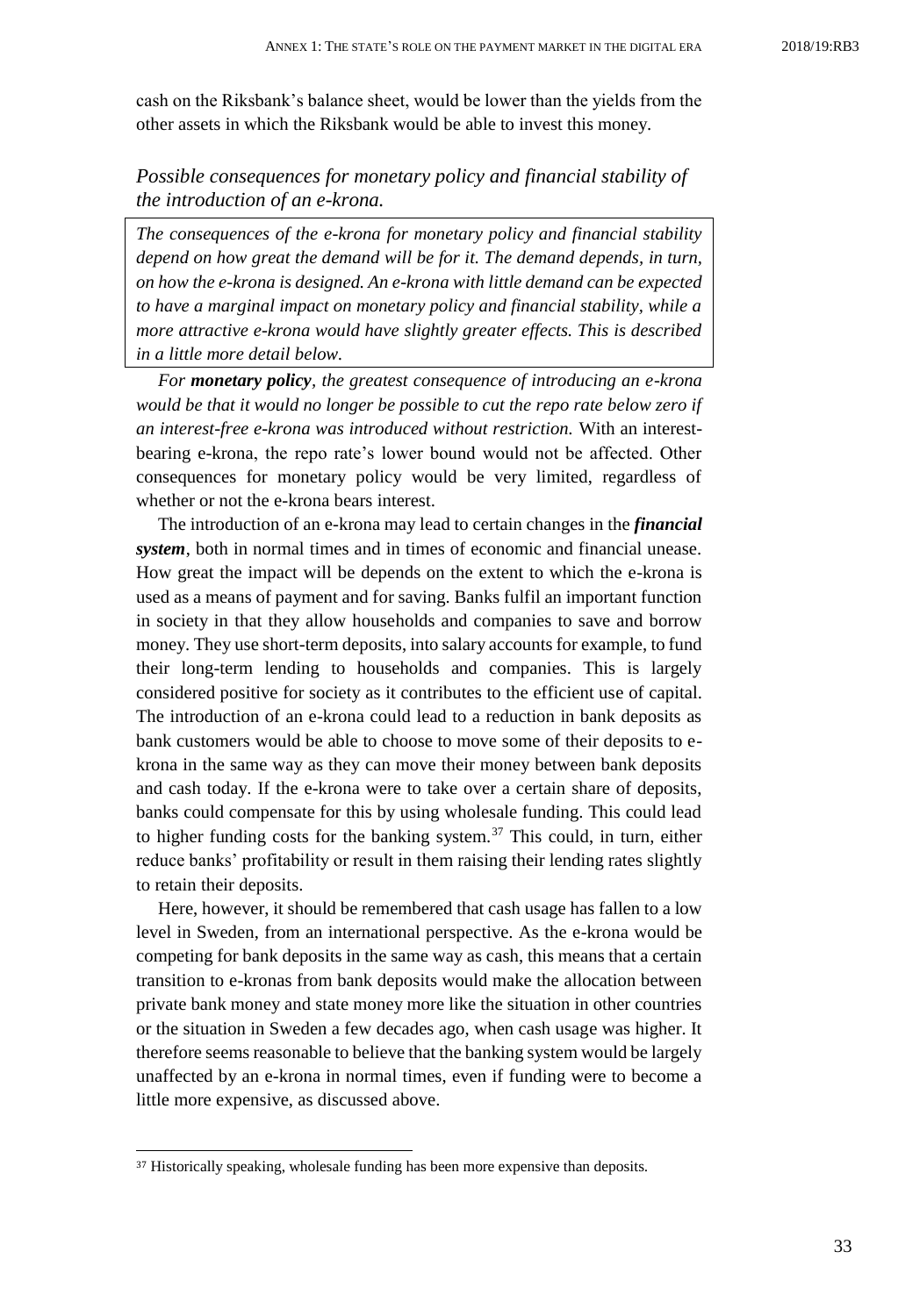In times of financial unease, demand for e-kronas could increase heavily, as it would then be perceived as more attractive than other alternatives. Even if there may be economic reasons for giving the general public access to safe central bank money in such a situation, a sudden run to e-krona may lead to greater problems for banks. Situations in which there is an outflow of deposits from one or more banks can already arise today. In the current system, investors try to leave a bank that is perceived to be risky by moving their assets to a safer bank or acquiring safer assets such as government securities. The same thing can happen to the general public's deposits, most of which are only short-term and can be easily moved. A major outflow of bank deposits is normally referred to as a bank run. The expression was originally used to describe a situation in which bank customers 'ran' to a bank that was considered unsafe in order to withdraw their money in cash. Nowadays, money can be moved digitally, for example to another bank. Regardless of where customers run to, the bank they run from will probably find it difficult to find wholesale funding, for example on the interbank market, and will probably turn to the central bank and ask to borrow money in order to tackle the outflow.

A bank run on the entire banking sector is less likely than one that affects a number of individual banks, but it can happen. If the general public were to want to exchange their bank deposits for cash, the Riksbank can take action by lending new reserves to banks and then letting them exchange the reserves for cash. This would also apply to the e-krona. The general public may also choose to move their deposits to other risk-free investments offered by the state, such as tax accounts at the Swedish Tax Agency. However, it is possible that the e-krona would appear to be more attractive than the state alternative that exists today, as it would be easily accessible and would have a payment function. A rapid outflow of the banks' deposits to e-kronas would be problematic, in exactly the same way as major outflows into cash have historically been. This is something that states have always tried to avoid, among other means by introducing a deposit guarantee. It is therefore important that any e-krona be designed in such a way as to minimise the risk of this type of run. One way of avoiding major flows to the e-krona could be to allow it to bear interest, which could be set on an unattractive level, or to introduce the possibility of having restrictions on the number or value per day that can be converted to e-kronas.

#### <span id="page-33-0"></span>**International work on a central bank digital currency**

*Most central banks are investigating whether central bank money should be issued in digital form. This work was initially purely theoretical but today about half of central banks have started experiments and tests to learn more about how it could work in practice. Starting points for this work differ from country to country. Advanced economies cite potential efficiency gains from new technology and reduced cash usage, and thereby the need to modernise central bank money to current technology, as an incentive. Emerging market*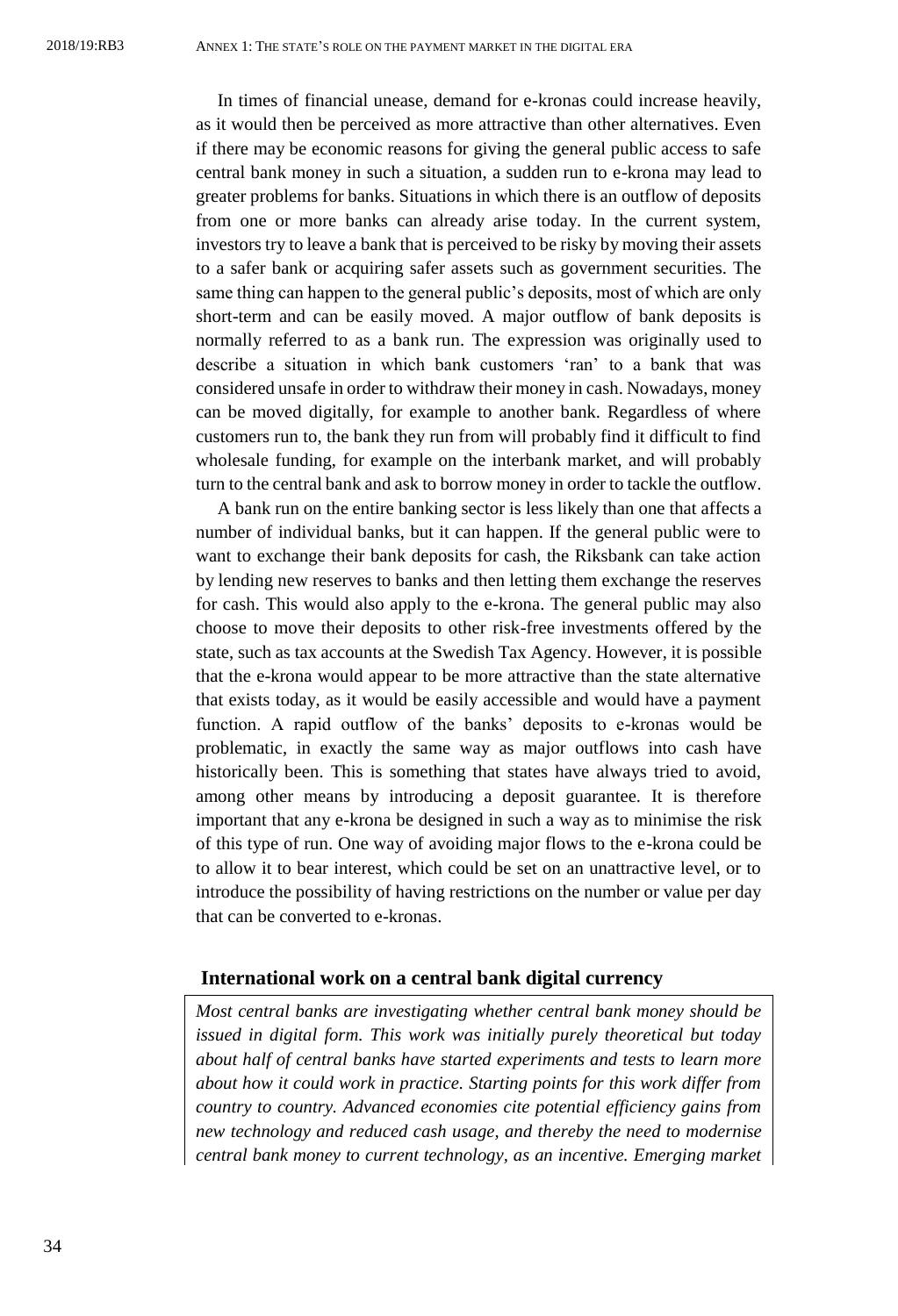*economies often emphasise increased financial inclusion as the main incentive. This section presents the work of other central banks and the IMF on central bank digital currencies.* 

The Riksbank is not alone in analysing the possibility of issuing a central bank digital currency (CBDC). 70 per cent of the world's central banks are conducting research in this area according to a recently completed survey by the BIS.<sup>38</sup> This work was initially theoretical and the central banks have chosen to share their studies with the aim of developing a common understanding of the subject. For example, Canada and the United Kingdom have published a number of research articles in the area. To learn more, about half of central banks have now taken the step of starting to experiment and develop technological solutions for a CBDC. It is important to remember that the aim of the current experiments and pilot tests is primarily exploratory and that the work does not necessarily mean that there are plans to issue central bank digital currency in the near term. For example, Uruguay has recently conducted pilot tests of a digital peso (see the box below) and the Bahamas and countries in the eastern Caribbean have announced their own pilot tests to be started in 2019. Other central banks such as the ECB, Bank of Japan and South African Reserve Bank, for example, have focused on recreating payment systems for large-value payments between banks that are based on blockchain technology (cf. the Riksbank's RIX system where banks make payments to one other). Central banks have also created joint projects aimed at streamlining cross-border payments with the help of blockchain technology.

#### **Uruguay's e-peso pilot<sup>39</sup>**

 $\overline{a}$ 

Uruguay has conducted pilot tests of a digital peso (an e-peso), which were made available to households and companies via digital wallets in mobile telephones. The pilot tests were part of a state programme initiated in 2011 whose aim was to increase financial inclusion in the country. November 2017 saw the launch of the pilot, which was aimed at issuing, distributing and testing an e-peso. Unique digital banknotes were issued in several denominations and distributed by a technical platform that acted as a register for ownership of the digital banknotes. In total, 200 million e-pesos were issued, of which 7 million were distributed via a payment service provider that held a corresponding value in the central bank reserves. Individuals and companies were able to hold e-pesos in digital wallets in an amount equivalent to 30,000 e-pesos (about USD 1,000) and 200,000 e-pesos respectively. Payments were made immediately, person-to-person, via mobile telephones, either through an app or by sending a text message. Blockchain technology was not used for the pilot tests and users were not required to have smartphones. The pilot test was

<sup>&</sup>lt;sup>38</sup> Barontini C. and H. Holden, 2019, "Proceeding with caution – a survey on central bank<br>digital currency". BIS Paper No. 101. January 2019. currency", BIS Paper No. 101, January 2019. https:[//www.bis.org/publ/bppdf/bispap101.pdf.](http://www.bis.org/publ/bppdf/bispap101.pdf)

<sup>&</sup>lt;sup>39</sup> Slides shown at the conference "Economics of Payments IX", arranged by BIS and CPMI in Basel, Switzerland, 15-16 November 2018.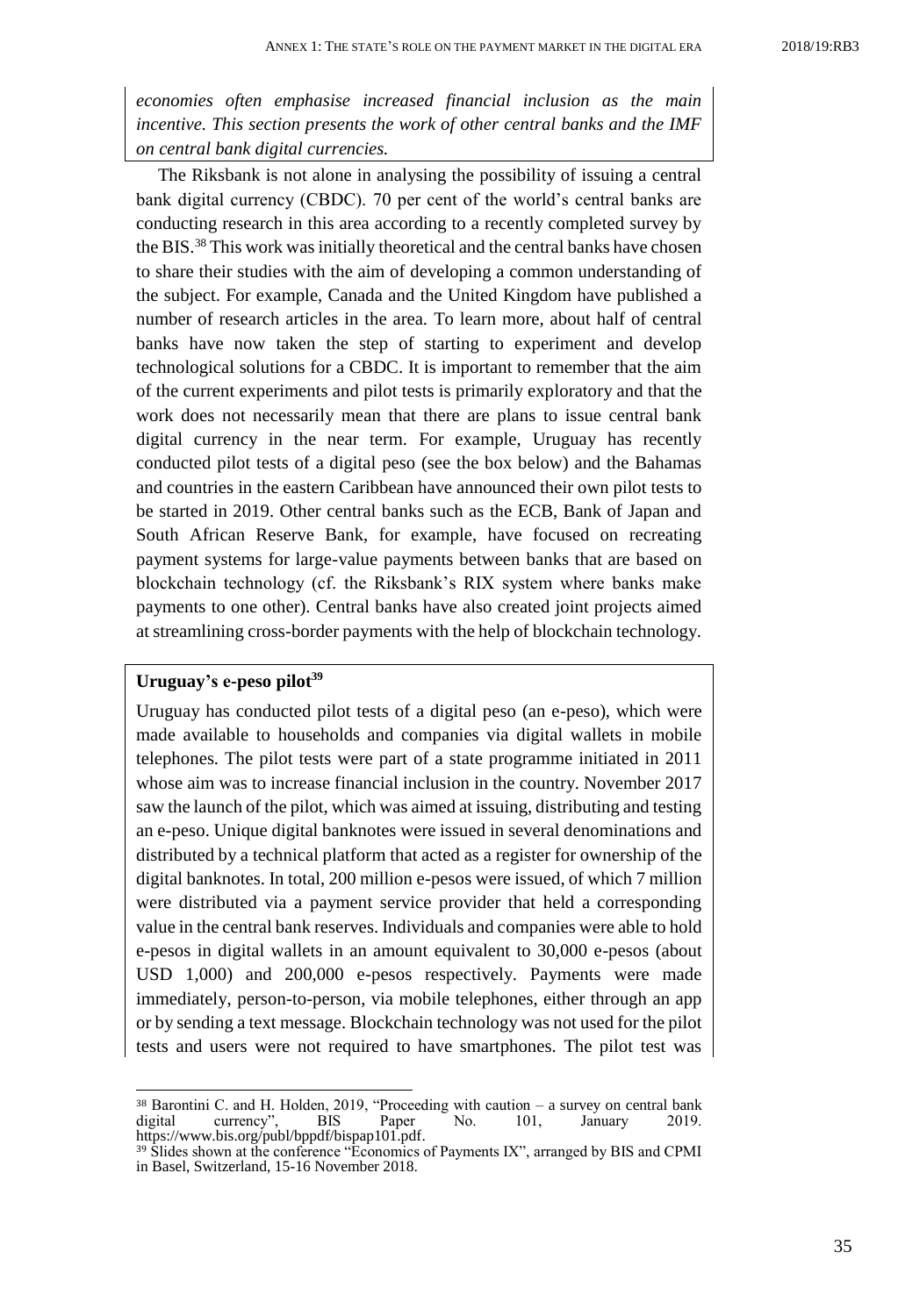concluded in April 2018, after which all e-pesos were annulled. The legal mandate for the Central Bank of Uruguay was considered sufficient for it to issue digital pesos as a complement to banknotes and coins. The project was deemed to have been successful and is now in an evaluation phase. Before any decisions can be taken on further tests or a possible issue, more detailed analysis is needed of matters such as the specific design of an e-peso, the role of the central bank and the consequences.

Incentives for investigating the possibilities of issuing central bank digital currencies differ from country to country but the prime incentive can be summarised in the form of decreased cash usage and increased financial inclusion. For Sweden, decreasing cash usage has been the starting point for the Riksbank's work with the e-krona. Norway is facing a similar situation and is also conducting analysis within the area. For less developed economies such as Uruguay, South Africa and the Bahamas, for example, financial inclusion is emphasised as the foremost argument for a CBDC. Large parts of the population in these countries do not have access to bank accounts and a central bank digital currency could be a way of giving them access to the financial system. In addition, cash usage is expensive for households, as they often need to travel long distances to withdraw cash from ATMs.

The IMF is another international actor that has become interested in central bank digital currencies. A recently published report describes central bank digital currency as a potential natural next step in development.<sup>40</sup> Historically, the form of money has always been adapted to users' needs and, in light of the increased digitalisation, central banks are considering the possibility of issuing central bank digital currencies. However, according to the IMF, it is too early to draw any conclusions concerning the net benefits of a central bank digital currency. Central banks are therefore being encouraged to consider countryspecific circumstances and to consider carefully the risks and advantages of alternative solutions. In addition, more analysis is needed of the technological possibilities and operational costs.

<sup>40</sup> Mancini-Griffoli, T. et al., 2018, "Casting light on central bank digital currency", IMF Staff Discussion Note, November 2018. [https://www.imf.org/en/Publications/Staff-](https://www.imf.org/en/Publications/Staff-Discussion-Notes/Issues/2018/11/13/Casting-Light-on-Central-Bank-Digital-Currencies-46233)[Discussion-Notes/Issues/2018/11/13/Casting-Light-on-Central-Bank-Digital-Currencies-](https://www.imf.org/en/Publications/Staff-Discussion-Notes/Issues/2018/11/13/Casting-Light-on-Central-Bank-Digital-Currencies-46233)[46233.](https://www.imf.org/en/Publications/Staff-Discussion-Notes/Issues/2018/11/13/Casting-Light-on-Central-Bank-Digital-Currencies-46233)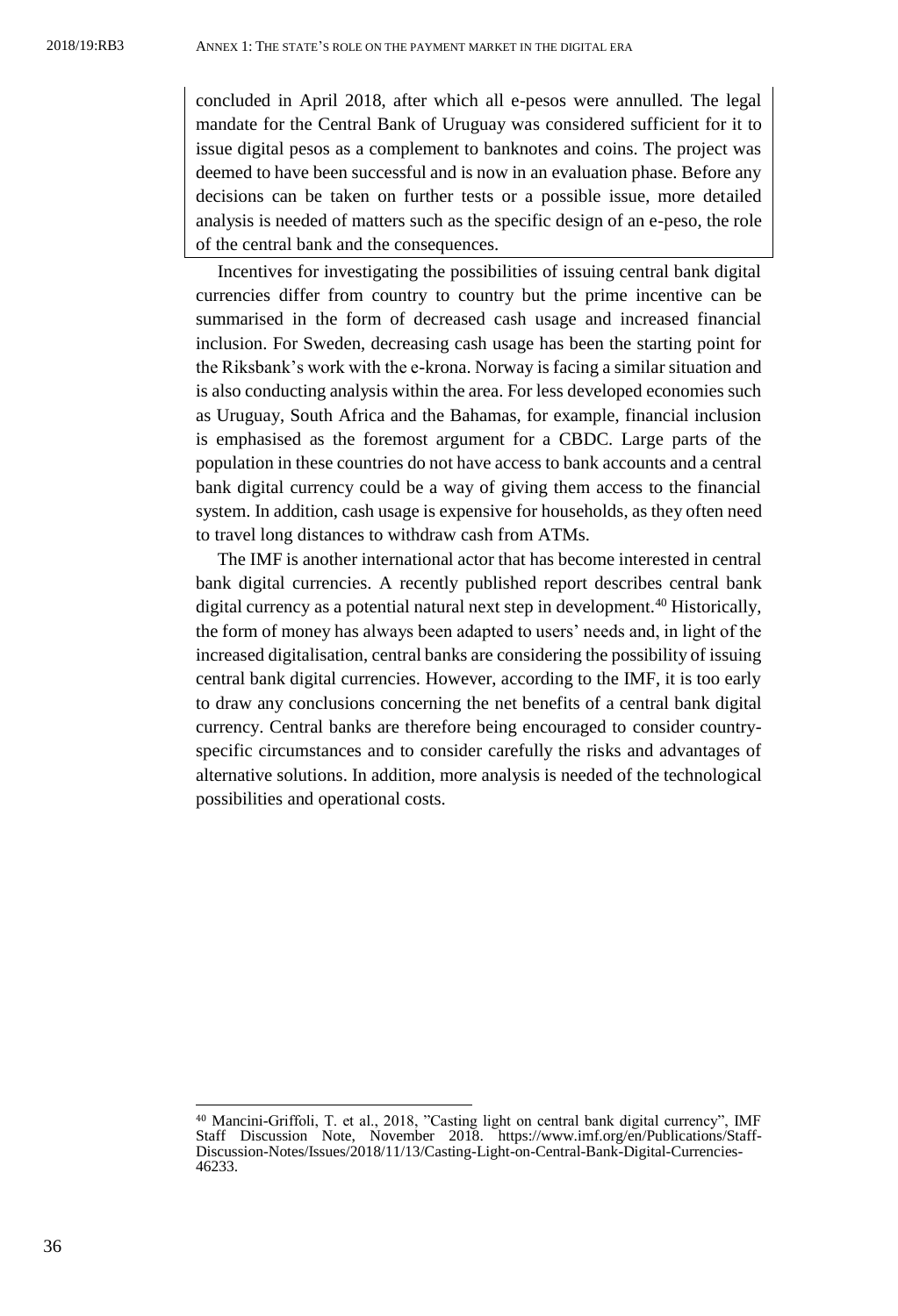# <span id="page-36-0"></span>Annex 2: Consultation response – The Riksbank's e-krona project, report 2

The Riksbank's second e-krona report was published in October 2018<sup>41</sup> along with an invitation to submit comments to the Riksbank. The last date for responding to the consultation was 1 February 2019. A total of 20 responses were received from various authorities and organisations<sup>42</sup>:

| Arbetsförmedlingen (Swedish Public Employment Service)        |
|---------------------------------------------------------------|
| <b>Bankgirot</b>                                              |
| Swedish Board of Student Finance (CSN)                        |
| Finansinspektionen (Swedish financial supervisory authority)  |
| Finansförbundet                                               |
| Konkurrensverket (Swedish Competition Authority)              |
| Konsumentverket (Swedish Consumer Agency)                     |
| Dalarna County Administrative Board                           |
| Migrationsverket (Swedish Migration Agency)                   |
| Pensionsmyndigheten (Swedish Pensions Agency)                 |
| Swedish Post and Telecom Authority (PTS)                      |
| <b>Swedish National Debt Office</b>                           |
| Skatteverket (Swedish Tax Agency)                             |
| Sparbankernas Riksförbund (Swedish savings bank association)  |
| Svenska Bankföreningen (Swedish Bankers' Association)         |
| Sveriges Kommuner och Landsting (Swedish Association of Local |
| Authorities and Regions)                                      |
| <b>Swedish Financial Technology Association</b>               |
| Svensk Handel (Swedish Trade Federation)                      |
| Svenskt Näringsliv (Confederation of Swedish Enterprise)      |
| Sveriges Konsumenter (Swedish Consumers' Association)         |

In general, there is a broad understanding for why the Riksbank is investigating the scope for introducing an e-krona now when cash is being increasingly marginalised as a means of payment. However, several of the responses point out the existence of other tools for achieving the Riksbank's objectives linked to an e-krona.

Agents who are dependent on banks' payment services tend to appreciate the competition an e-krona could create and authorities such as the Swedish Tax Agency and the Swedish Social Insurance Agency see an opportunity to rationalise their incoming and outgoing payments. Many referral bodies also pointed out that the e-krona could be interesting as it could strengthen Sweden's preparedness and robustness in the event of crises or shocks in

 $41$ <sup>41</sup> [https://www.riksbank.se/globalassets/media/rapporter/e-krona/2018/riksbankens-e](https://www.riksbank.se/globalassets/media/rapporter/e-krona/2018/riksbankens-e-kronaprojekt-rapport-2.pdf)[kronaprojekt-rapport-2.pdf.](https://www.riksbank.se/globalassets/media/rapporter/e-krona/2018/riksbankens-e-kronaprojekt-rapport-2.pdf) <sup>42</sup> See: [https://www.riksbank.se/globalassets/media/rapporter/e-krona/2019/remissvar-](https://www.riksbank.se/globalassets/media/rapporter/e-krona/2019/remissvar-riksbankens-e-kronaprojekt-rapport-2.pdf)

[riksbankens-e-kronaprojekt-rapport-2.pdf.](https://www.riksbank.se/globalassets/media/rapporter/e-krona/2019/remissvar-riksbankens-e-kronaprojekt-rapport-2.pdf)